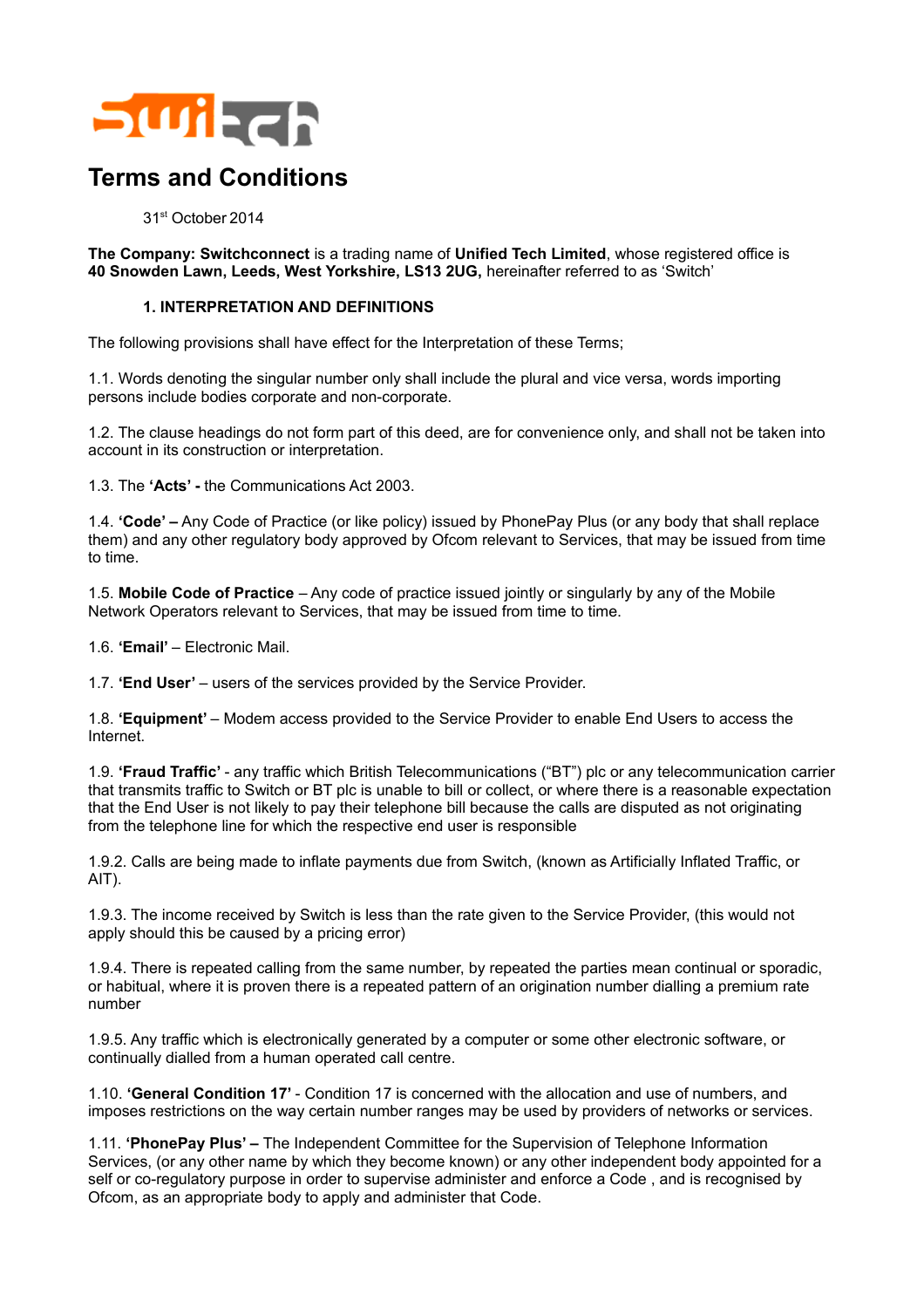1.12. **'Intellectual Property Rights' –** copyright, database rights, patents, registered and unregistered design rights, registered and unregistered trade marks, and all other industrial or intellectual property rights or trade secrets existing at any time in any jurisdiction and all rights that shall apply to them.

1.13. **'Inbound Channels'** – Lines used to receive inbound calls to Switch's network.

1.14. **'Internet'** – Global telecommunications network.

1.15. **'National Telephone Numbering Plan'** – A document published by Ofcom (current edition 31st May 2007), which sets out the numbers Ofcom has determined are available for allocation as Telephone Numbers in accordance with Section 56(1)(a) of the Act and also sets out such restrictions as that Ofcom considers appropriate on the adoption and other uses of those numbers in accordance with Section 56(1)(b) and (c) of the Act

1.16. **'Ofcom'** – The Office of Communications, the regulator for communications, a statutory body accountable to Parliament, or its successor for material purposes

1.17. **'Port'** – the transfer of a Service Number to a third party under the Telecommunications (Interconnection) Regulations 1997 (whereby, for explanatory purposes only, that other party provides services to the Service Provider in place of Switch) and the words "Ports" and "Ported" shall be construed accordingly.

1.18. **'Rates'** – the rates specified in Annex I, and as varied from time to time, which are the rates per minute or per call payable by either party, and these rates are exclusive of value added tax.

1.19. **'Report'** - is the monthly call statement, produced by Switch and showing call minutes produced on Service Numbers allocated to the Service Provider.

1.20. **'Services'** – are the telecommunication services supplied by Switch hereunder.

1.21. **'Service Numbers'** - Numbers allocated to the Service Provider from time to time, over which the Service Provider shall not acquire any right, title or interest and 'Service Numbers' shall be construed accordingly.

1.22. **'Site'** – Location where services are provided.

#### **2. FORMATION OF CONTRACT**

2.1. Any error, omission or typographical error in any quotation, offer, sales information, invoice, or document supplied by Switch shall be subject to correction on notice from Switch and without liability.

2.2. Switch may vary any provision in these Terms, without prior consent from the Service Provider, if such change is reasonably required because of any significant regulatory, insurance, safety or statutory changes which become operative after the date of these Terms. Switch shall in such circumstances give the Service Provider 30 days notice of such changes. The Service Provider shall have the right by giving notice in writing to Switch to terminate their service, within 14 days of receiving such notice. Any Agreement would then be terminated within 30 days of such notification.

2.3. Each Order will with these terms comprise a separate contract between the parties unless the order specifies that it is an amendment to an existing contract.

2.4. Where an Order covers more than one Telephone Number each Telephone Number shall be deemed the subject of a separate and severable Agreement.

2.5. Where the Customer's name or, if applicable, company registered number on the Customer Order Form is incorrect or incomplete, the Customer agrees that Switch may treat as being the Customer the individual or organisation that paid the initial service charge for the Services

# **3. RESPONSIBILITIES AND OBLIGATIONS**

#### **3.1. Switchconnect**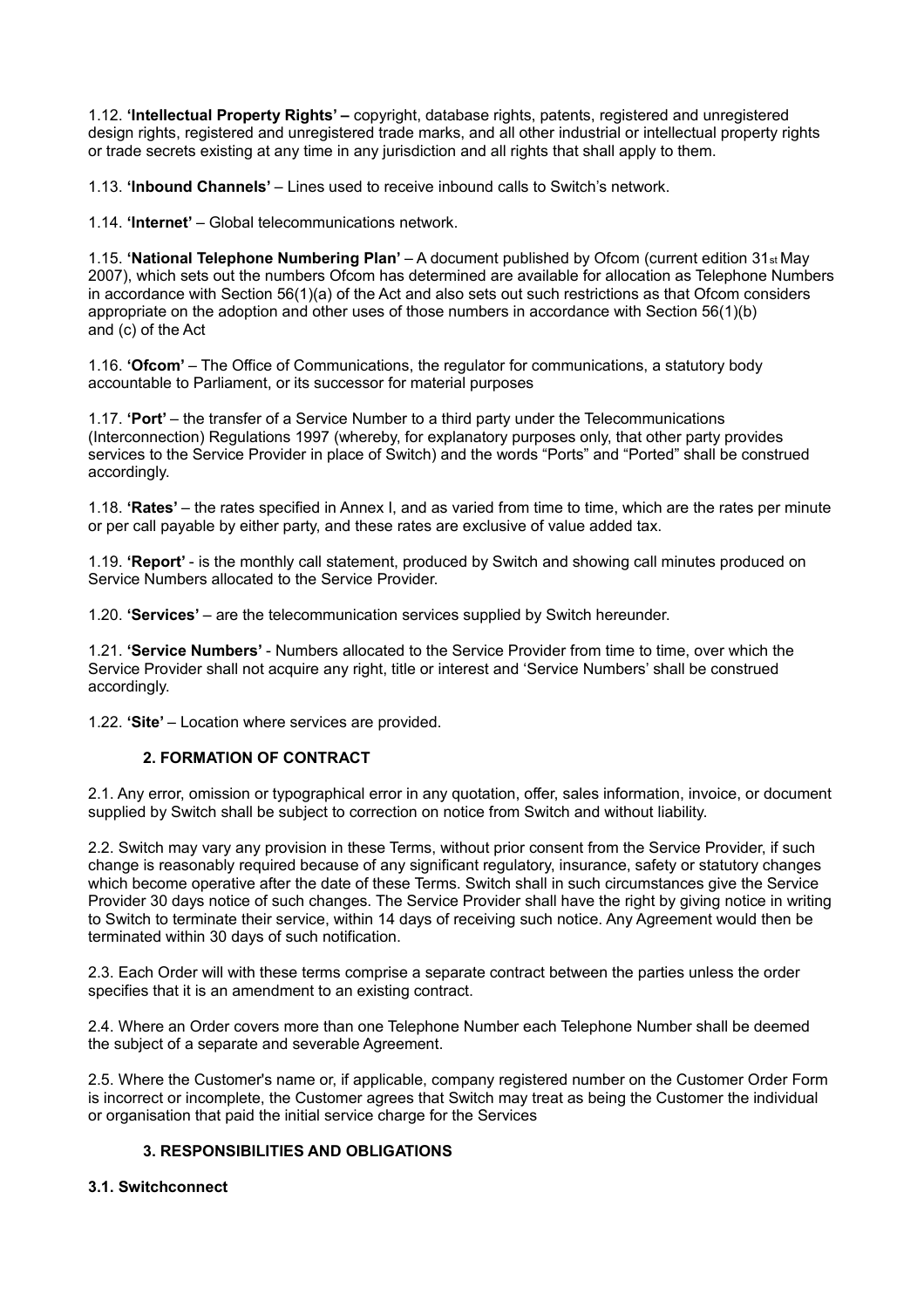3.1.1. Switch shall provide the Service Provider with network service and Service Numbers, but notwithstanding this Switch is not obliged to supply Service Numbers requested by the Service Provider. It may also change numbers supplied to the Service Provider if this is reasonably required for regulatory, statutory or legal reasons, and in such instance shall notify the Service Provider as soon as is reasonably practical. Notwithstanding the above provisions of this clause, Switch shall in the event of the termination of these Terms, not re-allocate for a period of two years to another service provider, any numbers which have been allocated to the Service Provider under these Terms, for a period of six months prior to the termination date. This clause includes Switch agreeing not to allocate such numbers internally for its own services

3.1.2. Switch shall maintain equipment reasonably suitable for handling and terminating calls.

3.1.3. Switch shall notify the Service Provider as soon as reasonably practical, of any changes in rates payable, or modification to the service offered.

3.1.4. Switch shall provide the Service Provider with reasonable technical and sales support, which Switch in its sole discretion shall consider necessary and appropriate.

3.1.5. Switch may from time to time make changes to equipment used to handle calls and provide the service. Such changes are at the sole discretion of Switch, and may be made without prior consent from the Service Provider.

3.1.6. Switch will use its reasonable endeavours to make Service Numbers ready for service, and notify the Service Provider of the Service Numbers by e-mail, prior to the date on which service will commence.

3.1.7. The Services are supplied subject to all limitations of the Telecommunications Network including the risk of imposed prefix or number changes. In particular Switch is unable to guarantee that all overseas systems will be able to access the Customer using the Telephone Number or that telephone keypads will use the same alphanumeric combinations as are currently used in the UK.

3.1.8. All of the aforementioned provisions and obligations on Switch shall be construed with the following in mind, namely (1) The fact that Switch cannot provide, and does not undertake to provide, a fault free service and (2) Under the terms of these Terms Switch is required only to act at all material times with the care, skill and diligence of a reasonably competent supplier of Telecommunication services of the type supplied under these Terms.

# **3.2. Service Provider**

3.2.1. The Service Provider shall ensure that they have all necessary approvals, permissions or authorisations for the services operated through Switch including those offered to its End Users. The Service Provider shall be responsible for the content, quality and delivery of services offered, and for ensuring that these services fully comply with the Code, Mobile Code of Practice, Act, The National Telephone Numbering Plan, General Condition 17, Switch's Numbering Plan and these Terms. Switch may recover from the Service Provider all fines, claims or administrative expenses resulting charged by PhonePay Plus (or any other regulatory body approved by Ofcom, resulting from a breach of the Code. Should any such fines be overturned, Switch will immediately reimburse the Service Provider upon receipt of such funds

3.2.2. The Service Provider shall provide Switch on request with information or material regarding the service operated through Switch, including those offered to its End Users or agents upon and to the extent of any request made by Switch.

3.2.3. The Service Provider shall ensure that Services are not used for any unlawful purpose whatsoever including the transmission or offering of any information or services which are unlawful, abusive, harmful, threatening, defamatory, or which in any way infringe copyright, intellectual property rights, trademarks, or which is illegal pornography, or any other material that may cause offence in any way. In addition, the Service Provider shall ensure that services are not used in contravention of General Condition 17, the National Telephone Numbering Plan, Switch's Numbering Plan or contrary to the acceptable use of Personal Numbers as issued by Ofcom (revised January 2004) and as per General Condition 17.8. For ease of use, a link to the Ofcom Guidance for Personal Numbers is shown here: http://www.ofcom.org.uk/telecoms/ioi/numbers/num\_070\_guide

3.2.4. The Service Provider specifically agrees to indemnify Switch against all costs and liabilities arising out of all claims which result from, or involve an allegation of, any breach of clause 3.2.3.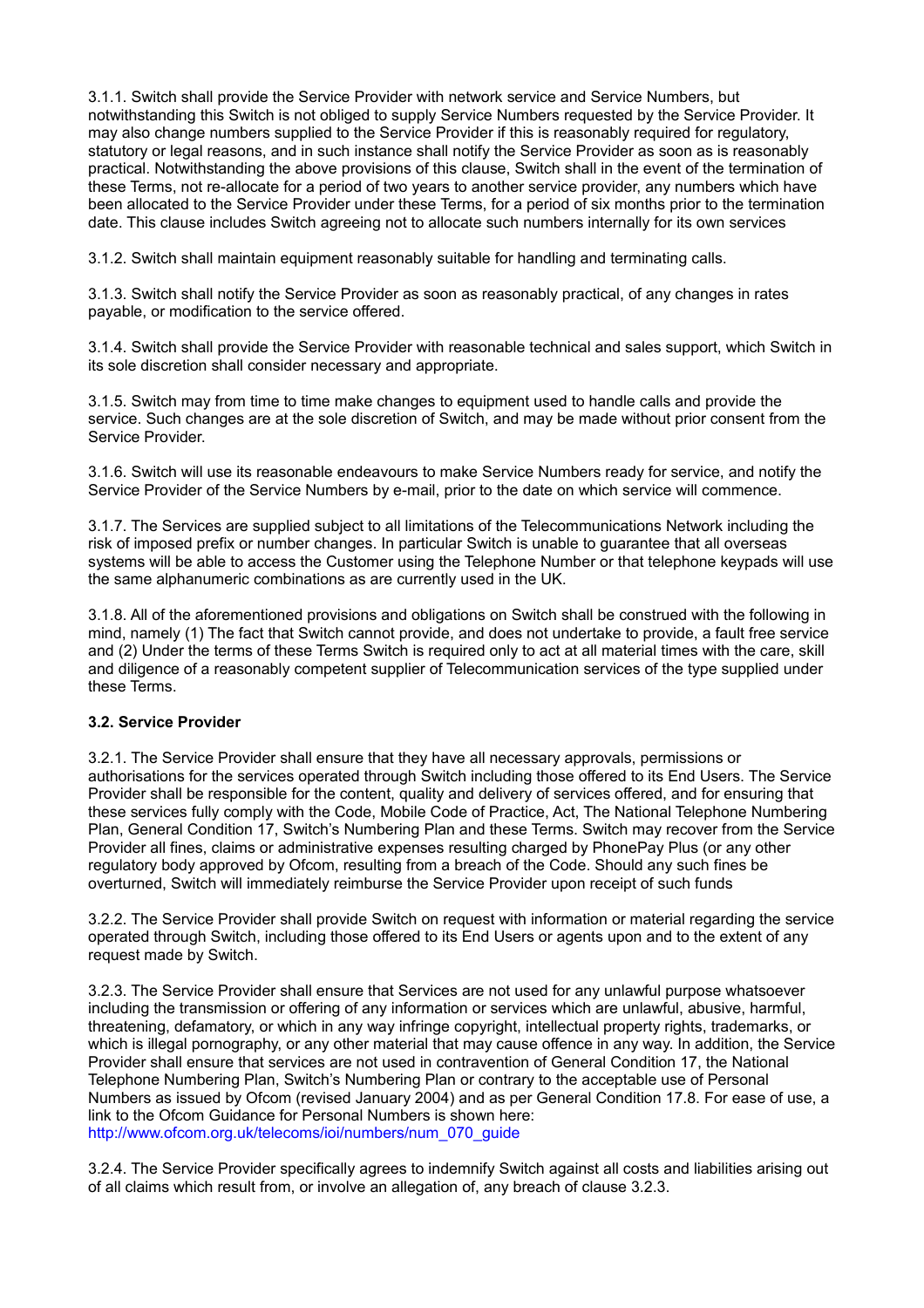3.2.5. The Service Provider shall co-operate with Switch in relation to any complaints, enquiries or investigations regarding services offered by the Service Provider. The Service Provider shall, at the discretion of Switch, without limitation bear half of all costs associated with such complaints, investigations, or enquiries or any action whether or not bought by or against Switch.

3.2.6 The Service Provider shall ensure that any third party using its facilities shall be bound by the terms of these Terms.

3.2.7 The Service Provider is responsible for ensuring that no third party intellectual property right is infringed by its choice of telephone number for a particular service and indemnifies Switch against all costs and liabilities arising out of a breach or allegation of a breach of any such third party's intellectual property rights.

3.2.8 The Service Provider shall ensure it has registered its company details and all relevant information with PhonePay Plus as per Section 3.2.1 of the current PhonePay Plus Code of Practice (the 11<sup>th</sup> Edition and any subsequent section for versions of the Code that may supersede the current version), and that it has paid all necessary financial bonds or any other monies required by PhonePay Plus to enable it to operate in the PRS market. In addition, the Service Provider shall provide Switch with all documentary evidence and proof to confirm it has registered its services and numbers and company details with PhonePay Plus, and should PhonePay Plus advise Switch it has no record of any such registration, Switch reserves the right to suspend these Terms and any Services without notice, or as so required by PhonePay Plus, Ofcom or any other competent legal authority, including any law enforcement agency.

3.2.9 The Service Provider acknowledges the rules and definitions concerning Artificial Inflation of Traffic and shall indemnify Switch for the inappropriate use of its numbers or network by way of AIT which is governed by BT. The Service Provider further warrants that any numbers allocated to it by Switch shall not be used contrary to the rules governing AIT. For the purpose of these Terms the terms and rules which the service provider agrees to provide in relation to AIT is shown at Annex 3.

3.2.10 The Service Provider shall ensure it has sufficient financial and human resources to enable it to discharge its obligations under the Code of Practice. This is a requirement of the PhonePay Plus Code of **Practice** 

3.2.11 The Service Provider shall ensure it has a published consumer refund policy and that it is reviewed and updated from time to time and copies of this policy must be provided on request.

3.2.12 The Service Provider shall ensure it has a sufficient Customer Service function to enable it to process and handle any consumer enquires as necessary. This function must be accessible via a Non Premium Rate telephone number.

3.2.13 The Service Provider shall ensure it's customers have copies of and are made aware of the PhonePay Plus Code of Practice and/or Mobile Code of Practice

3.2.14 The Service Provider shall ensure it has made notification to the office of the Information Commissioner under the Data Protection Act 1998 and must in their notification disclose PhonePay Plus as a potential recipient of personal data and state that data collected from service users may be used by PhonePay Plus for regulatory purposes

3.2.15 Service providers must not engage or permit the involvement in the provision of premium rate services of any service provider and/or associated individual in respect of whom a sanction, which has been published, has been imposed under paragraphs 8.7.2f or 8.7.2g of the PhonePay Plus Code of Practice so as to enable the service provider and/or associated individual to operate in breach of that sanction.

3.2.16 The Service Provider, by accepting these Terms, shall take all reasonable steps to ensure all of their clients or customers fully comply with the obligations set out in detail in this Paragraph 3 of these Terms.

3.2.17 The Service Provider must ensure their clients or customers are aware of these obligations and shall also ensure that in the case of where numbers from the 'Personal Number Services' range are allocated, that revenue share with end users is forbidden. Details of these obligations are shown in Annex 4 of these Terms

# **4. ASSIGNMENT & NOVATION**

# **PhonePay Plus and the Contracts (Rights of Third Parties) Act 1999**

4.1. The Service Provider shall not assign the rights and obligations of these Terms to any other party without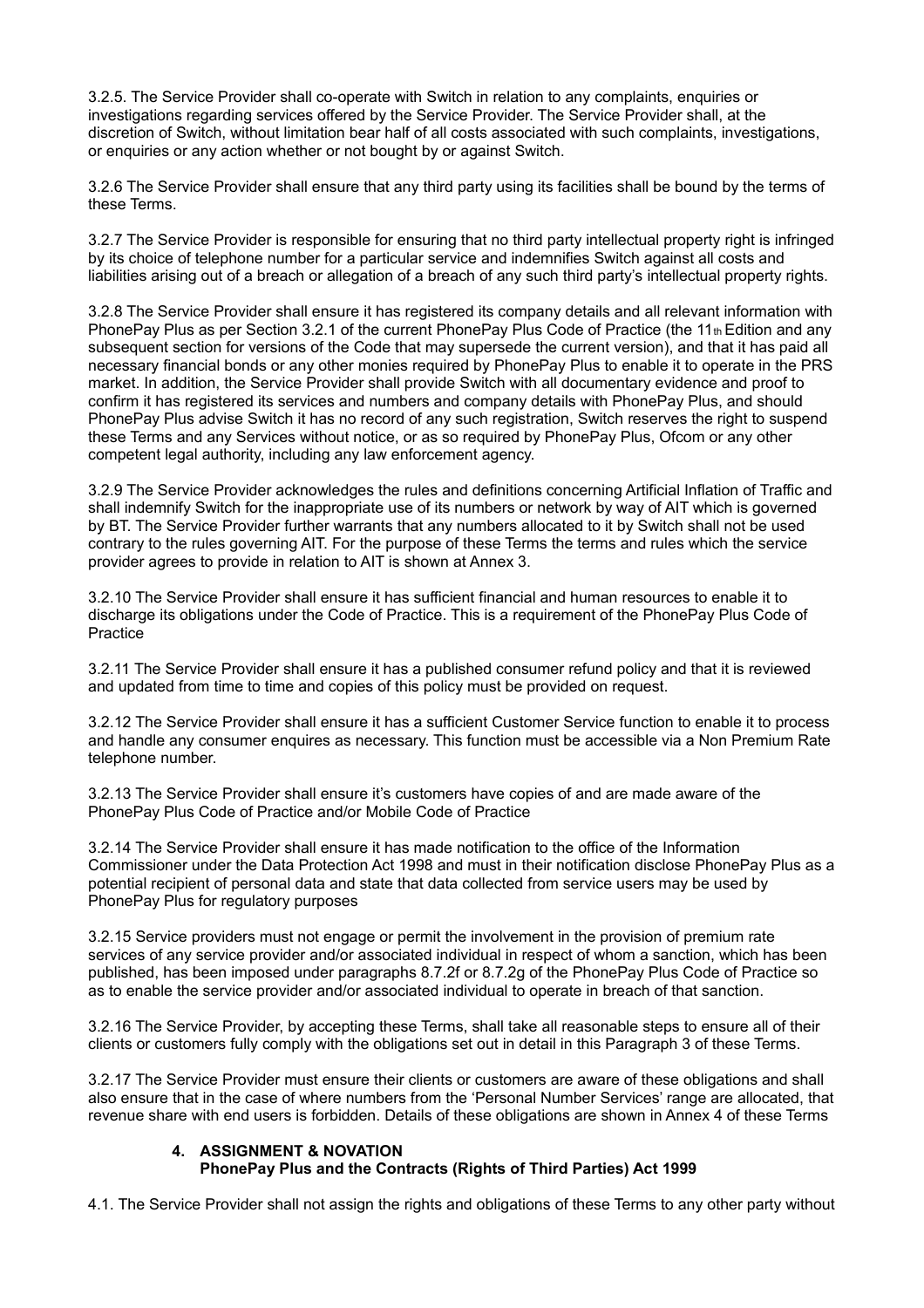the express permission in writing of Switch which Switch may or may not grant at its sole discretion

4.2. Switch may assign the rights and obligations of these Terms (including for the avoidance of doubt the right given to PhonePay Plus pursuant to the clause 4.3 hereof) to any third party without the prior consent of the Service Provider;

4.3. In conformity with the requirement set out in paragraph 2.3.2 b of the Eleventh Edition of the PhonePay Plus Code the parties hereby agree that for the purpose of Section 1 of the Contracts (Rights of Third Parties) Act 1999 PhonePay Plus may in its own right enforce any term of these Terms and have the powers of enforcement provided by clause 1(5) of the Contracts (Rights of Third Parties) Act 1999 thereof.

# **5. PROVISION OF SERVICES AND WARRANTEES**

5.1. Switch cannot provide a fault free service. Switch gives no warranty that its network or services shall be continuous, or will be free from faults. Switch will, however, take steps to ensure its network and services are reasonably fault free, and that service is reasonably uninterrupted.

5.2. In addition to clause 5.1, Switch gives no warranty or guarantee that the service is satisfactory or suitable for the Service Provider's purposes, or that the Services shall be uninterrupted or fault free.

5.3. The parties acknowledge that no representations, warranties or statements made prior to concluding these Terms forms any part of the contract, nor has induced either party.

5.4. The Service Provider acknowledges that:

5.4.1. No representation, warranty or statement other than that detailed in these Terms, forms any part of a Contract, nor has induced the Service Provider to use Switch.

5.4.2. The service provided by Switch was not designed for the Service Provider's individual requirements, and it is up to the Service Provider to decide if the service provided by Switch is of satisfactory quality and fit for the purpose for which it is used

5.4.3. Switch is reliant on a third party for delivery of Inbound Channels, and therefore Switch can have no liability of whatever nature for any delay or any other shortcomings in provision of the same. .

5.5. In the event that the Service Provider wishes to provide its own equipment, or provide leased lines to connect to its equipment, this shall require the prior consent of Switch, and mutual Agreement of charges that the Service Provider shall pay to Switch. If so agreed, the Service Provider is solely responsible for any costs, without limitation, to include, the installation, delivery and maintenance of the same, and Switch can have no liability whatsoever for any lines or equipment provided at the Site by the Service Provider.

# **6. SERVICE/TERMINATION FEES**

6.1. Switch shall invoice the Service Provider for the Service Fees in accordance with the applicable Price List (or monthly in advance if the Price List does not specify invoicing periods). Such invoice shall take account of any applicable Service Credits.

6.2. The Service Provider shall pay Switch's invoices within the agreed terms (fourteen (14) days for call charges and within thirty five (35) days for supplemental payments) of the invoice date in full without any setoff, deductions or withholding. Credit terms are only applicable upon Service Provider successfully being granted credit terms. Failure to pay within the terms set out in this Agreement and relevant Service Terms may result in additional charges being applied. Switch reserve the right to charge administration fees. Credits terms will be withdrawn from Service Providers who are outside of their minimum contract terms.

6.3. All sums in this Agreement are stated exclusive of VAT and the Service Provider shall pay the same.

6.4. Without prejudice to its other rights or remedies, Switch shall be entitled, at its sole discretion, to suspend any or all of the Services in the event that: (a) the Service Provider fails to make payment of any sum payable in accordance with this Agreement by the due date; or (b) the End User fails to make payment of any sum payable in accordance with this Agreement or any Service Terms by the due date, provided always that in the case of (a) and (b) above Switch will use reasonable endeavours to provide the Service Provider or End User (as applicable) with (where possible) not less than three (3) days. notice thereof. Upon receipt of the overdue amounts, in full or rectification of the breach (as the case may be), Switch shall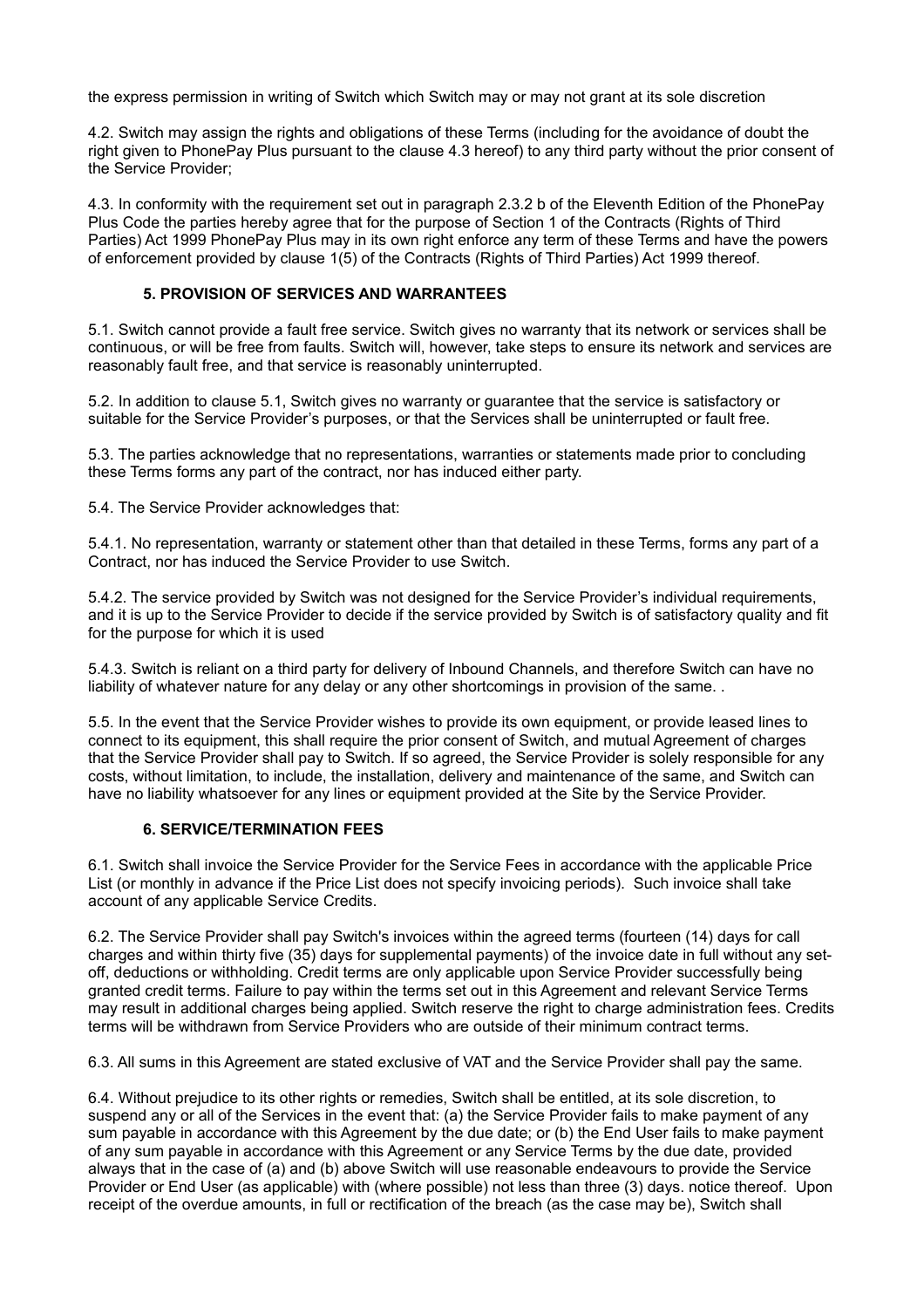reinstate the suspended Services but reserves the rights to charge a reasonable administration fee to cover any costs incurred before so doing. For the avoidance of doubt, Switch shall be entitled to continue to charge Service Fees during any period of suspension.

6.5. Switch shall be entitled to vary Service Fees for a Service upon not less than one (1) months notice effective at any time on or after the end of the relevant Minimum Term.

6.6. Notwithstanding any other term of this Agreement, Switch may, on serving the Service Provider not less than one (1) months written notice at any time revise the Service Fees for a Service in the event that regulatory changes in the UK telecommunications market increase Switch.s cost base in providing such Services. This revision will be equivalent to the percentage by which the new tariffs have been revised as compared to the previously effective tariffs.

6.7. All payments to be made via a valid debit card. Card details will be safely held in an encrypted database in a secure location. Future payments will be taken on the due date or within three (3) working days from the due date. By providing your card details you are authorising recurring payments.

# **7. RATES & PAYMENTS (including Revenue Share Arrangements)**

7.1. Payments shall be made as follows:

7.1.1. Where a revenue share payment is due, Switch shall pay the Service Provider for all call minutes generated according to the Rates agreed (subject to clauses 7.1.2, 7.1.3, and 7.2) the total amount of which will be set out in the monthly report or Advice Note.

7.1.2 Where a service is a Premium Rate Service and subject to regulation by Phonepay Plus or any successor organisations, payment will only be made where we have full and complete details for the payee, including both actual name and address and any trading name and address associated with the service. Details must also include the correct Phonepay Plus Registration number and registration expiry date for the service provider and service being operated, along with all other relevant and required information including company name, company registration number, and company registered address. If these details are inaccurate, or not provided, payment will be witheld by Switch.

7.1.3 In all cases revenue will only be paid out when we have full and complete details of the payee, including accurate and up to date postal address details, contact telephone and email addresses, and where relevant, company name and registered number details. If details are incomplete or inaccurate, payment may be witheld.

7.2. Switch may at any time vary the rates charged for services and calls or revenue payments given. Your current rates are available from your account manager. Switch shall give the Service Provider 30 days written notice of such change, unless the rate variation has been imposed as specified in clause 7.3

7.3. Switch may at any time, be issued with a notice of rate variation which is imposed on it by BT, or any other carrier. In any such notice of variation, the change of rates may be retrospective or immediate. By accepting these Terms the Service Provider accepts that the rate change shall take immediate effect upon receipt of written notice by Switch, and the 30 day notice terms as described in clause 7.2 or elsewhere in these Terms will not be applicable.

7.4. In the event that any sums due to Switch under these Terms are not paid by the due date then Switch shall be entitled to charge interest at 2% over the base rate of Barclays Bank (or any other bank that the parties may agree from time to time), in force at the time being. Full details on how the rate is calculated and applied can be obtained by writing to the Financial Director of Equiinet Technologies Limited.

7.5. Switch shall send the Service Provider a monthly report within 10 days from the end of the month in which the traffic was generated. The Service Provider must send Switch an invoice for the amount detailed in the Report, no later than 30 days from the end of the month in which the traffic was generated. Switch shall make payment to the Service Provider 45 days from the end of the month in which the traffic was generated. If the Service Provider fails to deliver an invoice within 30 days of the month end then payment will be made 30 days after invoice is received. Claims not made within 12 months will be void.

7.5.1. Revenue payment will only be paid to a minimum invoice value of £50 and will rollover monthly until the minimum amount is attained.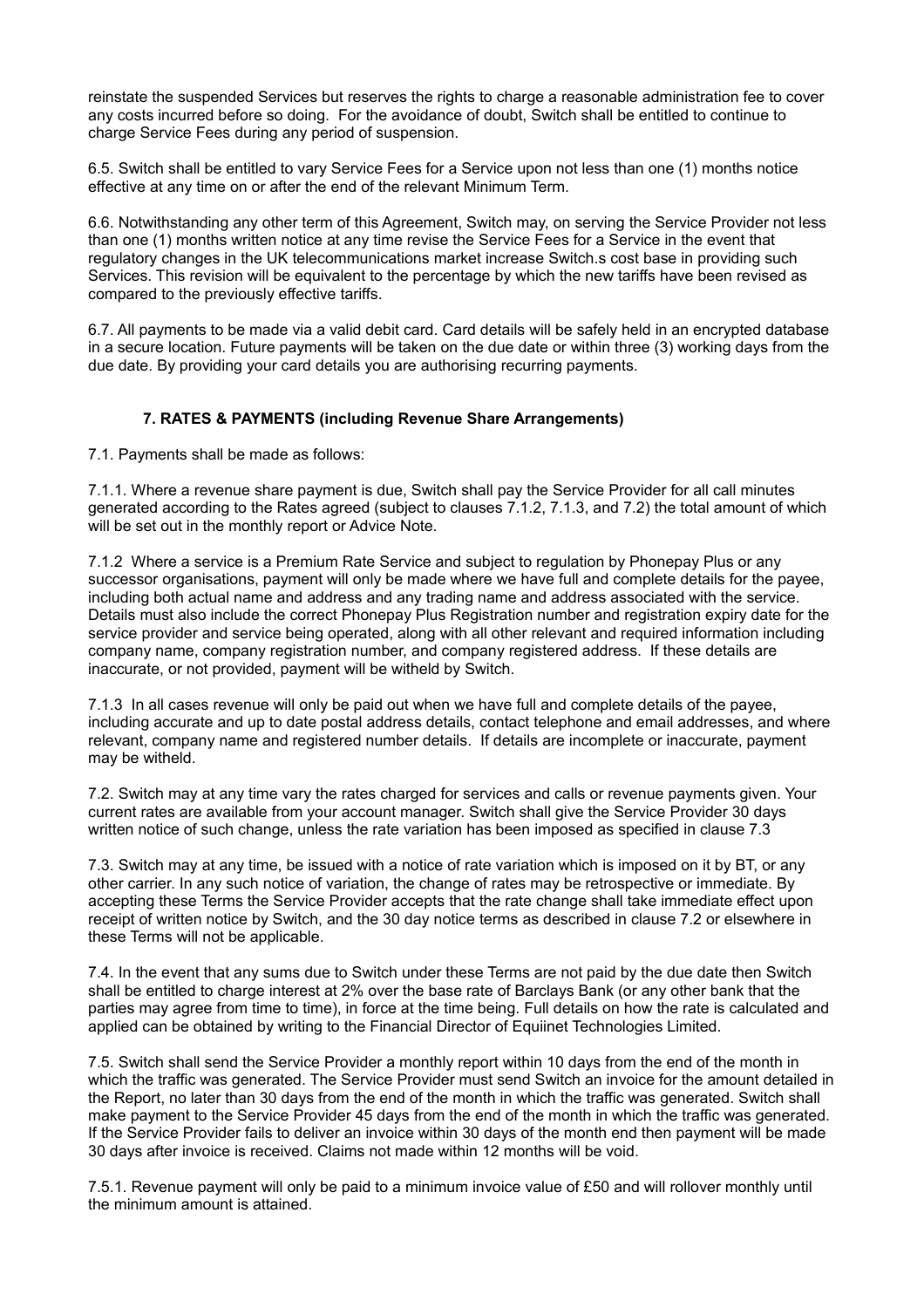7.5.2 Switch shall be entitled to offset charges due to Switch against revenue payments due to the customer.

7.6. All rates in the monthly reports shall be exclusive of all taxes or duties.

7.7. In the event that Ofcom, or any other regulatory body, or BT plc or any other Carrier with which Switch contracts make retrospective price adjustments to revenues paid to Switch, which result in Switch having overpaid the Service Provider, then Switch at its sole discretion and without prejudice to Switch's rights to reclaim such overpayment from the Service Provider, may deduct from subsequent payments to the Service Provider, sufficient revenues to reflect the sums overpaid to the Service Provider.

7.8. The Service Provider's Call Minutes shall be calculated according to data logged by Switch which shall be accepted, except in the case of manifest error, as being conclusive for the determination of revenues due to the Service Provider.

7.9. Switch shall at its sole discretion, not pay any fees to the Service Provider for Call Minutes generated on Service Numbers allocated in the following circumstances;

7.9.1. Where Switch reasonably suspects there has been Fraud Traffic, and it shall be accepted that Switch's decision (at its sole discretion) shall be final and binding.

7.9.2. Where BT plc, or any other Carrier with which Switch contracts, does not pay Switch for traffic generated.

7.9.3. Where PhonePay Plus or Ofcom (or any other regulator or authorised body) considers or suspects the services operating on the Service Provider numbers to be in breach of the PhonePay Plus Code of Practice, or is contrary to the National Telephone Numbering Plan

7.10. Switch may deduct any sum owed to Switch by the Service Provider, from any sum due to Service Provider. Switch may on direction from any regulatory or governmental body, withhold any sum owed to the Service Provider to cover fines, claims or administrative expenses due to any person from the Service Provider under these Terms or otherwise.

7.11. Switch reserves the right to impose a charge or reclaim and terminate the provision of services through any Service Number that produces less than 25 minutes per month for any consecutive 4 month period. The charge for each applicable number shall be £1. Any such numbers which Switch wishes to reclaim instead of imposing a charge, shall be reclaimed and the service terminated upon Switch giving the Service Provider 14 days notice

7.12. If during or after the period while these Terms remains in force, the Service Provider Ports any of Switch's numbers, then the Service Provider shall pay Switch such sums as are reasonably required by Switch to replace the switching capacity utilised in Switch's network by the use of such ported numbers. The Service Provider shall, without prejudice to the foregoing, replace such Ported Switch numbers, with numbers that do not utilise the Switch network, as soon as is technically and commercially practical after Switch Ports such telephone numbers and in any event within 7 calendar days of any request from Switch.

#### **8. Refund Policy**

8.1. Switch may provide refunds when the following clauses are met :-

8.2. Unless we say otherwise, we will only make a refund either to the person named on the credit card, or to the person who paid for the services.

8.3. You must, if you want a refund, state your reasons and prove to us that you are the person named on the credit card or, if this applies, the person who paid for the services.

8.4. If the services have been paid for by someone other than the person named on the credit card, we will only make the refund to the person who paid for the services.

8.5. We may refuse a refund if more than 30 days has elapsed since the services were purchased.

8.6. We will pay you a refund in the same way and in the same currency that you used to pay for the services, unless we agree otherwise. For example, if you paid in GB pounds by credit card, we will make a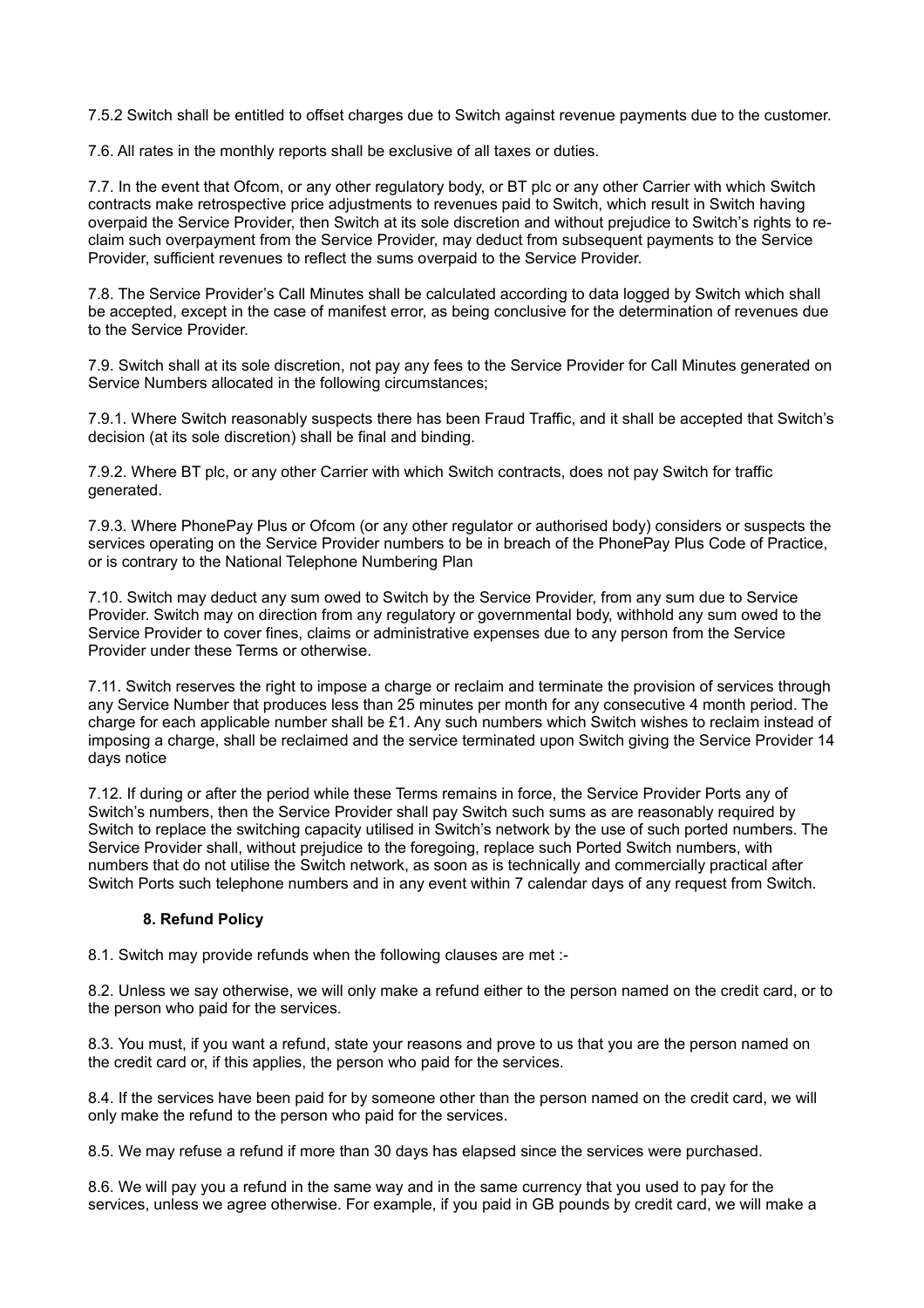refund in GB pounds to your credit card account. Your statutory rights are not affected

8.7. In the event the Customer terminates the Agreement in accordance with the due notice period, Switch shall refund to the Customer the retainer less any sums that are due to Switch together with any sums which are not recoverable from any subcontractor or other third party as will have been paid by Switch in connection with the Services less than ten (10) percent of the total sum to be returned by means of a cancellation charge.

## **9. AUDIT**

9.1. The Service Provider may at its own expense, and after giving 14 days written notice, inspect the relevant books of Switch to audit revenues due to the Service Provider. Such audit shall only be made in regard to the traffic due to the Service Provider only, and shall only be undertaken by a Chartered Accountant, in a manner that shall not disrupt Switch's business.

9.2. The Service Provider shall have no audit rights with respect to BT plc or with any other telecommunication carrier with whom Switch contracts.

## **10. INTELLECTUAL PROPERTY RIGHTS**

10.1. All Intellectual Property Rights owned by one party shall remain vested in such party, and for clarity, and avoidance of doubt;

10.1.1. The Intellectual Property Rights of the Service Numbers shall be vested in - Switch;

10.1.2. Equipment provided at the Site (unless purchased by the Service Provider), all rights of any nature, trade name, documents, drawings and information including any access codes provided to the Service Provider, and information in Switch's database accessed by the End Users and the Service Provider remain vested in Switch;

10.1.3. Information provided to the Service Provider by Switch pursuant to these Terms, pertaining to the Service Provider's End Users is the property of the Service Provider.

10.2. The Service Provider shall not use Switch's name, trademarks, or copyrights in any way that implies any approval or connection with the services or products offered by the Service Provider.

## **11. CONFIDENTIALITY**

11.1. During and after the period while these Terms remains in force, both parties shall not disclose to any third party the information gained in connection with these Terms, nor the terms and payments due, but each of the parties may disclose to its officers and employees such information as may be required for them to fulfil their proper performance of their duties, and may be used in the proper exercise of its respective rights and obligations under these Terms.

11.2. The obligations of confidence, and restrictions on disclosure shall not apply in the following circumstances;

11.2.1. where such information was already known prior to these Terms and it is acknowledged in writing by both parties this knowledge was known prior to these Terms

11.2.2. Where such information was already in the public domain, save as a result of a breach of Clause  $11.1.$ ;

11.2.3. where a third party, who did obtain the same from the disclosing party, disclosed such information to it lawfully; or

11.2.4. Where disclosure is required by law.

11.3. The Service Provider shall ensure that the confidentiality provisions of these Terms bind all its employees and agents and shall indemnify Switch against loss or damage suffered as a result of a breach of confidence by any employees or agents.

11.4. Switch shall have the unconditional and irrevocable right to disclose the identity and address of the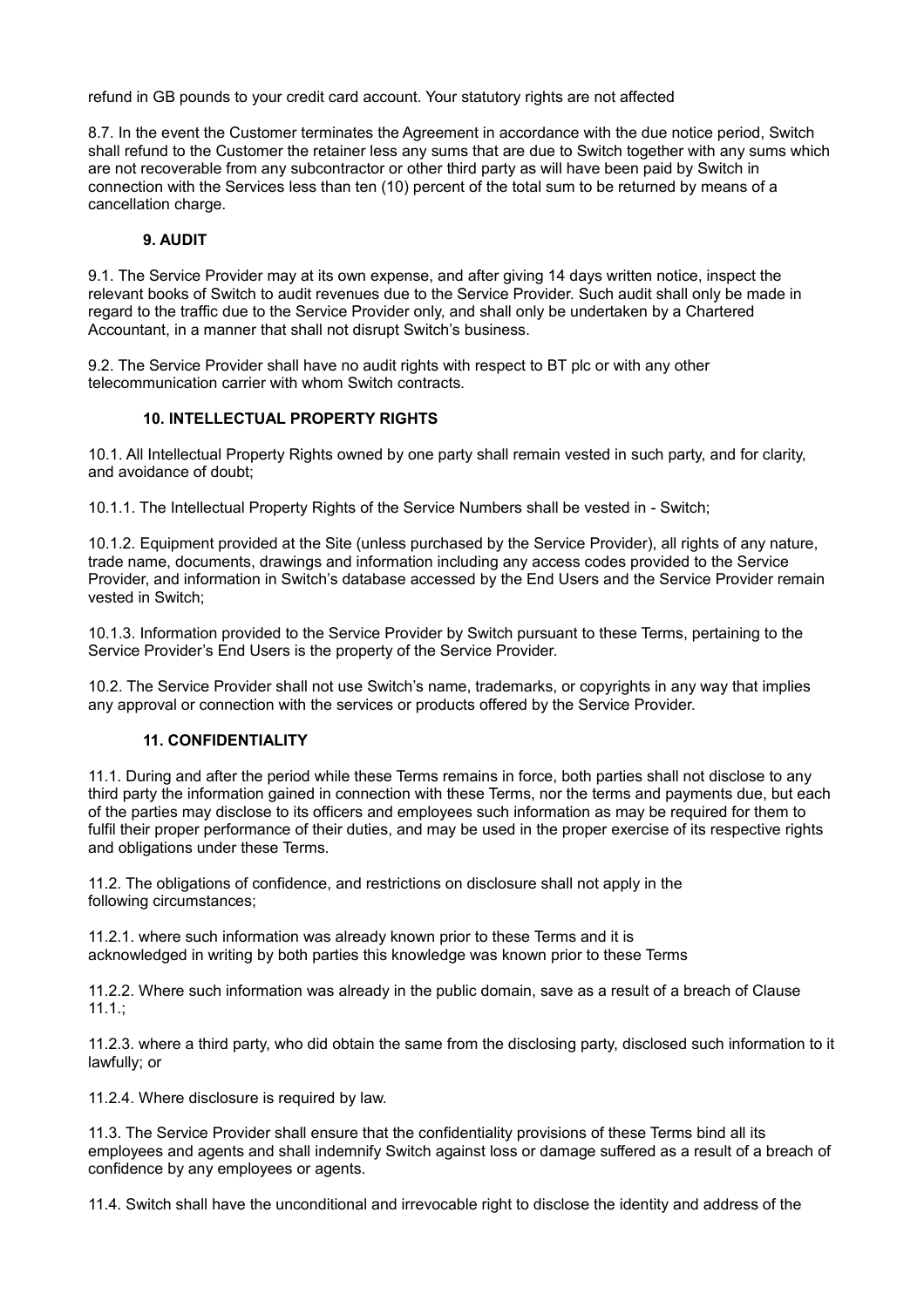Service Provider and any End User in the event of any complaint received from any regulatory or governmental body, law enforcement agency, PhonePay Plus or BT plc, or any licensed telecommunications carrier, in connection with services offered by the Service Provider.

# **12. LIMITATION OF LIABILITY**

12.1. Switch shall not be liable for any indirect, incidental, special or consequential damages or for interrupted communications, lost data, or loss of profit, or economic loss arising out of or in connection with these Terms and in particular shall not be liable for any delay in rectification of any such problem.

12.2. Switch shall not be liable for negligence except for death or personal injury caused by its negligence or that of its officers or employees except where such negligence is determined by a competent authority to be wilful.

12.3. Except as otherwise stated the Service Provider's sole remedy for any disruption of service shall at Switch's sole discretion be;

12.3.1. Correction in a reasonable timescale of any fault;

12.3.2. Replacement of service supplied.

12.4. Direct damages caused as a result of Switch's breaches of these Terms shall be limited to the previous 1 months revenue generated by the Service Provider, and received by Switch, but shall not exceed £20,000.

12.5. Switch shall have no liability to the Service Provider in respect of any demand or claim where;

12.5.1. The demand or claim arises as a result of the Service Provider's negligence, misconduct or breach of these Terms

12.5.2. If the Service Provider does not immediately notify Switch of any claim

12.5.3. If the Service Provider does not give Switch full authority to deal with the claim, or does not provide all information requested by Switch and complete and proper co-operation for Switch to defend the claim.

# **13. INDEMNITY**

13.1. Without prejudice to any other indemnity for the benefit of Switch referred to in this or any other Agreement between the parties, the Service Provider agrees to indemnify Switch and its parent, subsidiaries, affiliates, officers and employees against any claim or demand, including any made by a third party, arising out of the Service Provider's or End User's use of the service and all costs relating thereto. The Service Provider agrees not to hold Switch and its parent, subsidiaries, affiliates, officers and employees responsible for any direct or indirect damage resulting from the use of Switch software or Services, in particular, but not limited to; the use or impossibility to use the Service, confidence in information obtained, errors and omissions, defects, viruses, delay in transmission, interruption of service or loss of data.

13.2. The Service Provider agrees to indemnify Switch, and its parent, subsidiaries, affiliates, officers and employees against any claim or demand, arising from any act of the Service Provider or third party including but not limited to:

13.2.1. A breach or allegation of breach of the conditions of these Terms

12.2.2. Negligence, misconduct or any allegation of negligence or misconduct by the Service Provider or by any third party

13.2.3. The marketing or promotion undertaken by or on behalf of the Service Provider

13.2.4. The service content provided or marketed by or on behalf of the Service Provider, and all costs relating thereto.

# **14. TERM & TERMINATION**

14.1. These Terms shall commence on the date hereof and thereafter is shall continue for an indefinite period, but for a minimum of twelve (12) months, until terminated by either party in accordance with either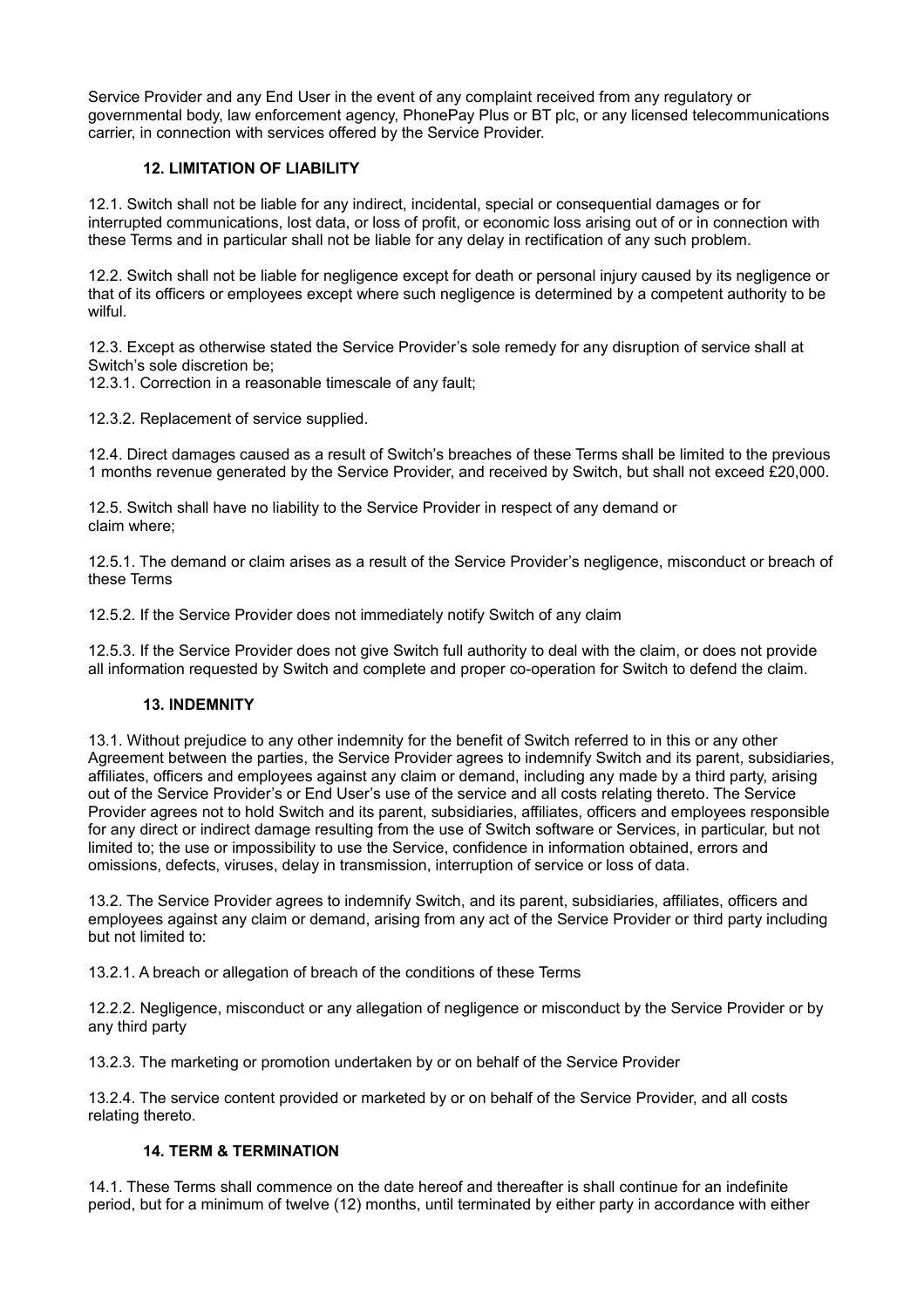clause 13.2, 13.3, 13.4 or 13.5.

14.2. Either party shall be entitled to terminate these Terms by giving to the other not less than One (1) months notice of termination, such notice may be served to expirer on the expiry of either the minimum twelve month period or at any time thereafter, otherwise the minimum period of the contract becomes 13 months.

14.3. Switch may terminate these Terms with immediate effect by giving notice at any time, if;

14.3.1. The Service Provider does not comply with the terms of these Terms

14.3.2. The Service Provider says, that it will not abide by the terms of these Terms

14.3.3. Switch has reasonable suspicion the Service Provider will not abide by the terms of these Terms

14.3.4. The Service Provider ceases trading, convenes a meeting of, or comes to an arrangement with its creditors, has distress or other seizure levied over any of its assets or does not satisfy any demand for payment from any legal person;

14.3.5. Any step is taken to wind up or dissolve the Service Provider, a receiver, and/or manager or administrator appointed over any assets

14.3.6. Switch believes and has reasonable grounds for suspicion, the Service Provider has allowed services to be used for any unlawful purpose or any use prohibited by these Terms; or

14.3.7. Switch or the Service Provider, is instructed by, or receives any complaint or objection from BT PLC, any Carrier with whom it Contracts, Ofcom, or regulatory or governmental body (including but not limited to for example the rules governing AIT contained in Annex 3 of these Terms.)

14.3.8. The Service Provider becomes insolvent

14.3.9. Either party may terminate these Terms if

14.3.10. Either party has committed a breach of these Terms, and fails to remedy the breach within 30 days of notice requiring it to do so, and

14.3.11. Either party takes any steps to wind up or dissolve, or a receiver and/or manager or administrator is appointed over any assets

14.4. Termination shall be without prejudice to the rights and obligations accruing up to and including the date of termination.

## **15. GENERAL**

15.1. These Terms represents the entire understanding between the two parties. No other prior arrangements, representations or understandings, orally or in writing shall have any validity.

15.2. Switch's rights and powers under these Terms are not affected if it fails to or chooses not to enforce any of them at any time. If any part of these Terms is not enforceable it will not affect the remainder.

15.3. The parties must notify each other in writing of any change of address. All notices sent by first class post to the registered office of either party, or any address detailed in these Terms, are deemed to have been properly served on the third day after posting.

15.4. Neither party shall be deemed to be in breach of these Terms for any failure in performance (except performance of the obligation to pay any sum) caused by any matter or event outside of their reasonable control, to include, but not limited to any act of god, inclement weather, storm, flood, drought, lightning, fire, power failure, shortage of power, disturbance to power supplies, disconnection damage or disturbance to telecommunications connections and cables, trade dispute, government action, embargoes, termination of or refusal to grant a licence, damage to or loss of equipment or interruption, failure or delay in any service provided to us by any third party including governmental or regulatory authority or telecommunications operator, war, military operations, or riots.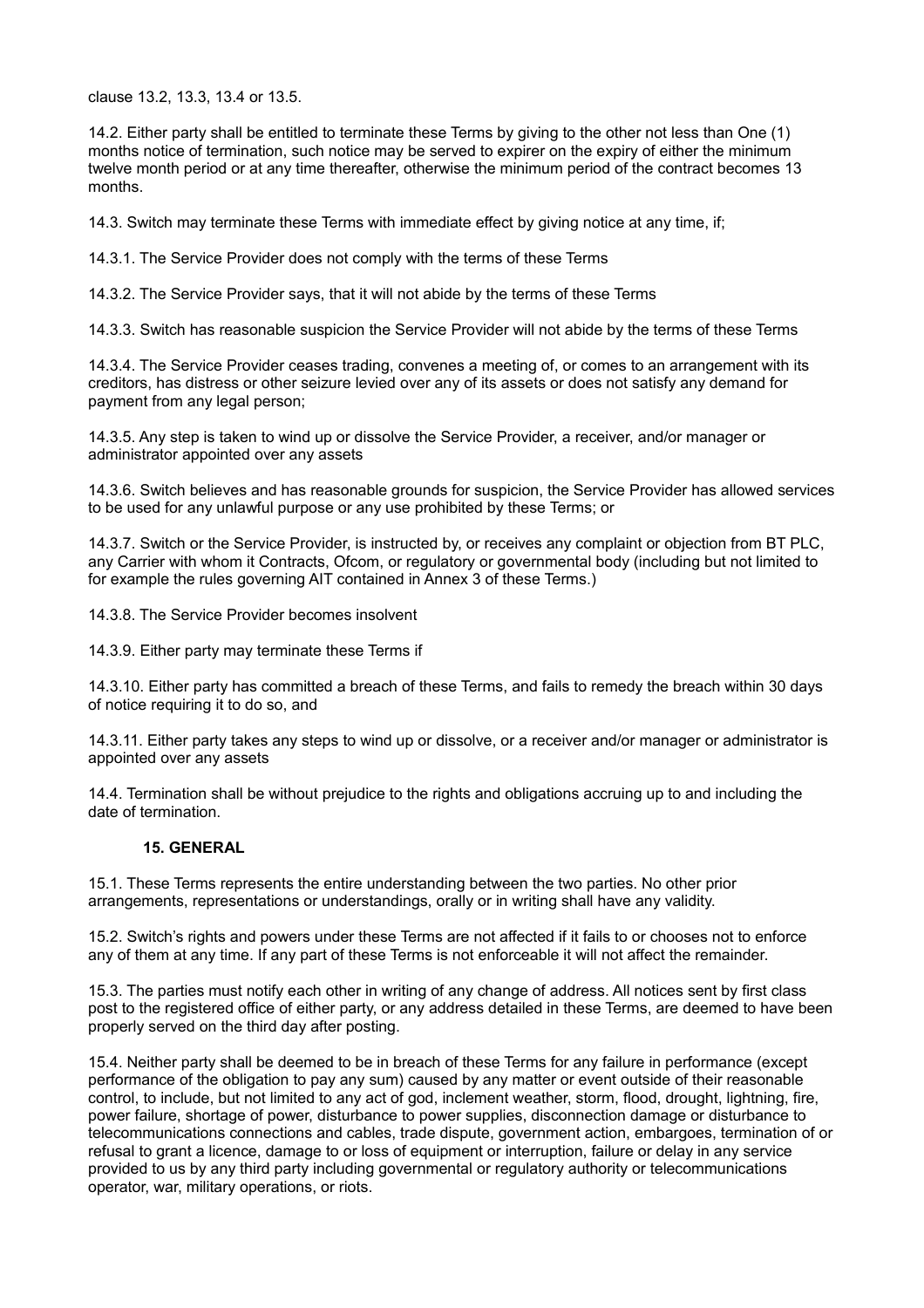15.5. No variation of these Terms or waiver hereunder shall be effective unless agreed in writing by Switch.

15.6. English Law applies to these Terms. Both parties hereby submit to the exclusive jurisdiction of the English Courts.

15.7. Both parties agree that they have no joint venture, partnership, or agency relationship as a result of these Terms. Neither party shall make any offer, guarantee, or warranty to any third party, in regard to the services, that purports to bind the other party.

15.8. Switch may require a variation to the terms and conditions of the Agreement if so required by legislation, the Operator, Ofcom, PhonePay Plus or any similar authority.

#### **16. TECHNICAL SUPPORT**

16.1. Switch may without liability, prior warning or consent of the Service Provider, suspend the Services, in the event that it wishes to carry out maintenance, upgrade works, or back-ups. Switch will take steps to keep any consequent disruption to the service to a reasonable minimum.

16.2. In the event that the Service Provider becomes aware of any faults with the service, it shall notify Switch as soon as is practicably possible.

#### **Appendix 1**

#### *Not Allowed*

**Any material which is in breach of UK Criminal Law**

#### *18 Content*

**1B. Sale or promotion of age 18 restricted products e.g. alcohol, gambling services, sex toys.**

**2B. Editorial material taken from other 18/adult sources such as 18/adult rated films, UK top shelf/adult sex magazines etc...**

**3B. Actual or realistic depictions of sex or sexual activity,**

**4B. Video clips which involve a higher degree of sexual context than in categories 1A, 2A and 3A. Images displaying views of the pubic area, vagina or penis – both frontal and rear views.**

**5B. Full frontal nudity**

**6B. Bet placing services and other licensed gambling activities**

**7B. Games rated under the PEGI system as 18/adult e.g. Featuring realistic depictions of violence, sex etc**

**8B. Un-moderated chat and dating chat services.**

**9B. Editorial material showing graphic violence which is 18 age restricted in other media or using foul language that would be required to be broadcast after the TV watershed.**

#### *UNRESTRICTED CONTENT*

**1A. Postcard humour, cartoons, pictures. (As found in 2A, 3A and 4A).**

**2A. Editorial material, which has been or which would be published in UK tabloid or other newspapers freely sold without restriction.**

**3A. Editorial material which has been or which would be published in UK editions of 'middle shelf magazines'.**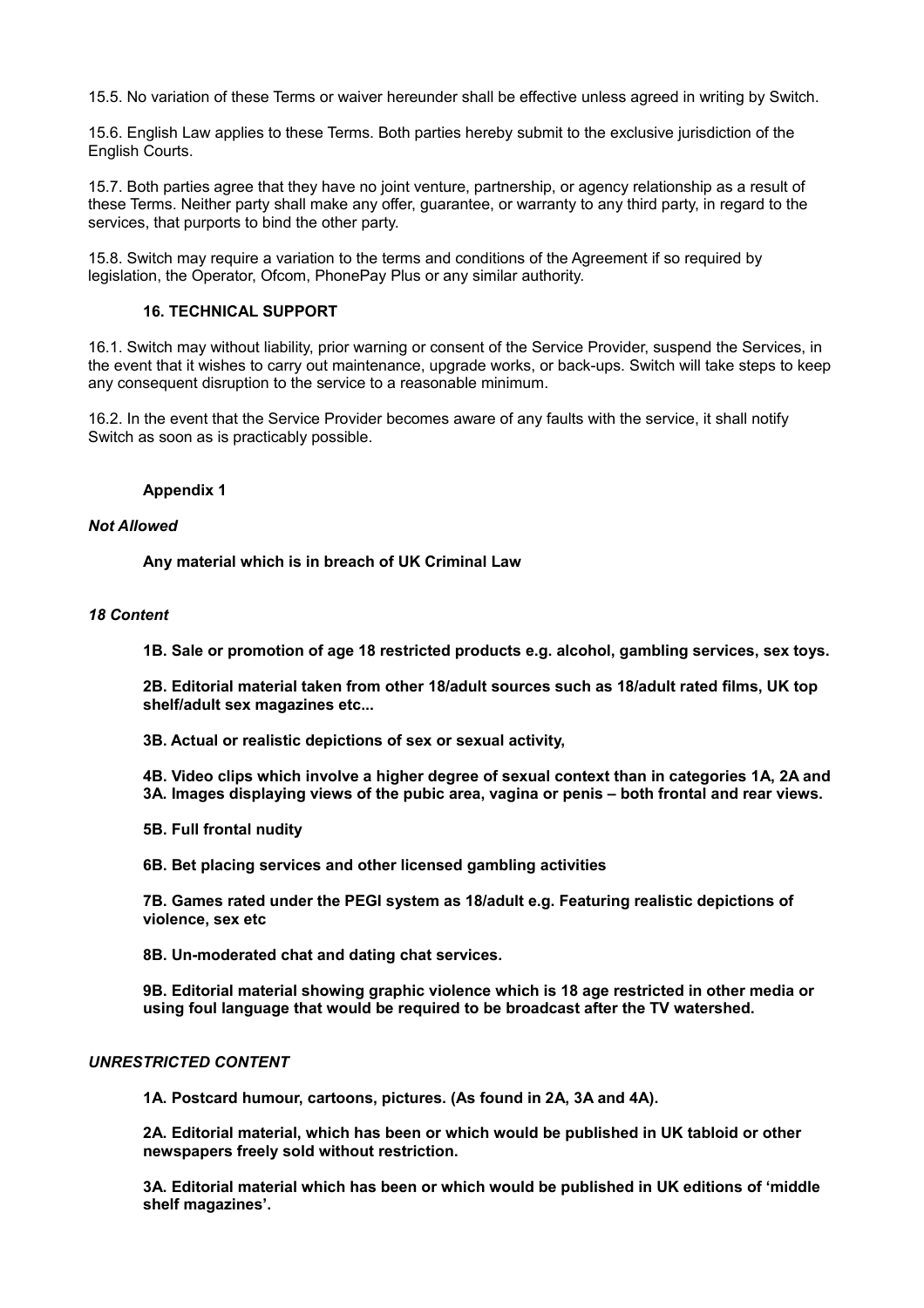**4A. Video clips of a non sexual nature or of a nature reflecting a similar degree of sexual context found in editorial material in categories 2A and 3A.**

**5A No obvious views of pubic area, vagina or penis. Single person nudity not in 5B.**

**6A. Ring tones or logos other than where the content is 18. Betting tip services.**

**7A. Games rated below 18/adult.**

**8A. Moderated chat services, apart from the exclusions in 8b (note: Premium Rate live chat services are only available to 16's and above under the PhonePay Plus Code]**

**9A. Material including violence which would be editorially acceptable in other media e.g. TV or print news.**

**Rule of primacy: In the event that Service Provider is uncertain under which classification to place a particular content item the most restrictive classification should apply – for example, if there is uncertainty over whether content should be classified as 'UNRESTRICTED' or '18 CONTENT' it should be classified as the latter.**

**Annex 1 – Rates and Charges**

**Our current tariff will apply as follows (excluding VAT)**

**Set up Charges**

- **Standard Rated Number £ 0.00**
- **Silver Rated Number £ 50.00**
- **Gold Rated Number £ 150.00**
- **Platinum Rated Number £ 500.00+**

**Annual Service Fee for each number £ 50.00**

#### **Specialist Service Set Up Fee**

• **IVR application £ 150.00**

#### **Ongoing Fees**

- **Monthly Charges £**
- **Annual Charges £**

#### **Costs in pence per minute excluding VAT**

| Number Type       | Peak<br>Mon - Fri<br>$108:00 - 18:00$ | Off Peak<br>l Mon – Fri<br>$18:00 - 08:00$ | Weekend<br>Sat – Sun<br>$100:00 - 00:00$ |
|-------------------|---------------------------------------|--------------------------------------------|------------------------------------------|
| Geographic Number | 2.0ppm to UK landline                 | 2.0ppm to UK landline                      | 2.0ppm to UK landline                    |
| Freephone Number  | 3.5ppm to UK landline                 | 2.75ppm to UK landline                     | 2.5ppm to UK landline                    |

## **Revenue Shares excluding VAT if routing to a UK landline; Charges will apply to mobile or international destinations.**

| Number Type      | Peak<br>Mon - Fri<br>$08:00 - 18:00$ | Off Peak<br>Mon – Fri<br>$18:00 - 08:00$ | Weekend<br>$Sat-Sun$<br>$00:00 - 00:00$ |
|------------------|--------------------------------------|------------------------------------------|-----------------------------------------|
| 0844 (5p range)  | $0.4$ ppm                            | 1.0ppm                                   | 1.1 <sub>ppm</sub>                      |
| 0845             | No Revenue Share                     | No Revenue Share                         | No Revenue Share                        |
| 0870             | 2.5ppm                               | $0.5$ ppm                                | No Revenue Share                        |
| 0871 (10p range) | 4.50ppm                              | 4.9ppm                                   | 5.0ppm                                  |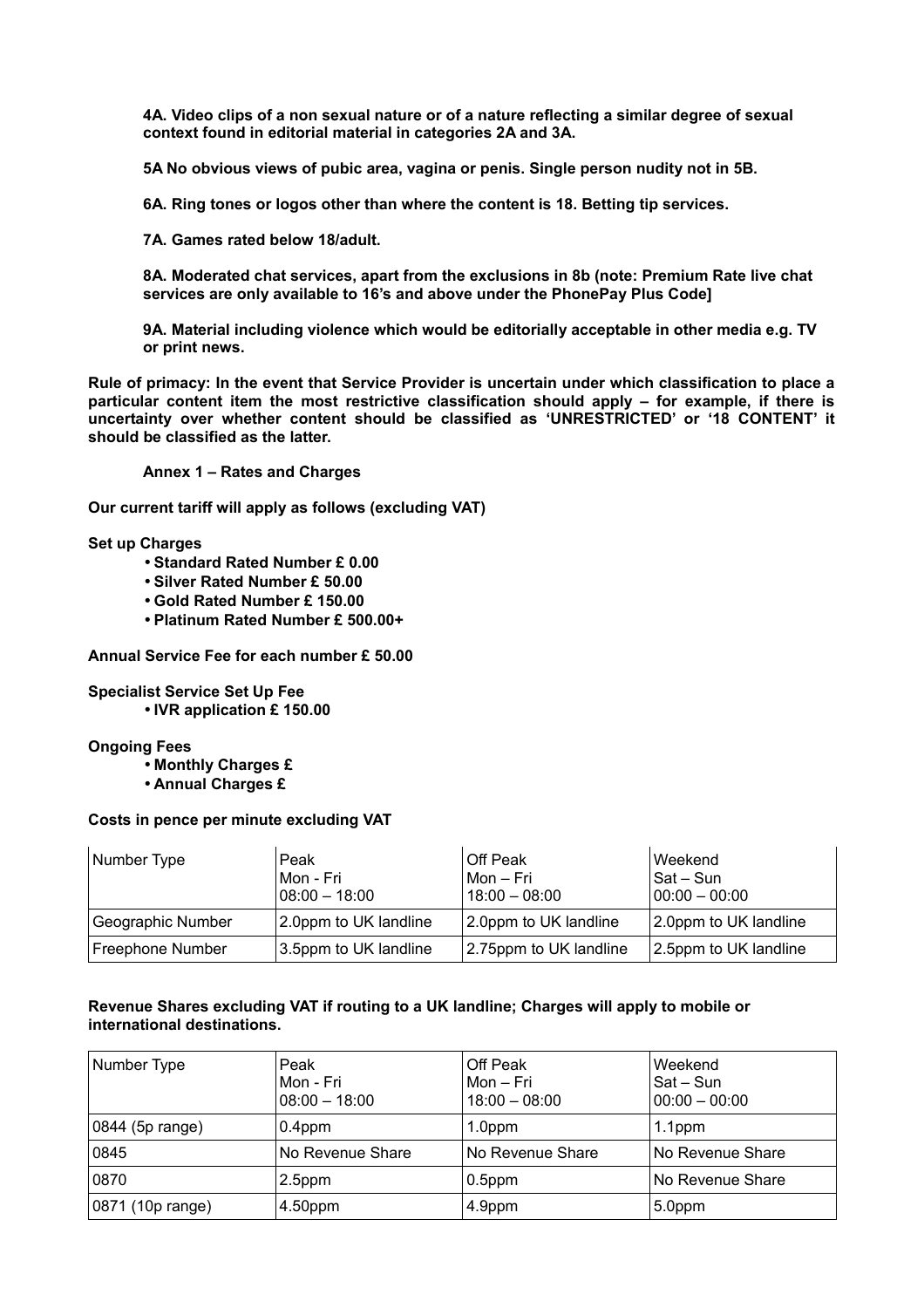| l Permium Rate | Service and tariff | Service and tariff | Service and tariff |
|----------------|--------------------|--------------------|--------------------|
|                | dependant          | dependant          | dependant          |

## **Annex 2**

## **Subscription Services**

## **What is a subscription service?**

- Recurring service initiated by a sign-on process
- Scope all services billed by a mobile payment mechanism not just SMS services

• The result of a single sign-on process is one single subscription service, and rules apply for each single subscription service

## **Advertising & Promotional Requirements**

• Promotional material for subscription services must clearly indicate that the service is subscription based

• Subscription services terms of use (e.g. whole cost pricing, opt-out) information must be clearly visible. PhonePay Plus will clarify minimum requirements

• Wherever stop instructions are displayed, the information provided must advertise the generic STOP command, including additionally service specific stop commands, i.e. "stop polytones"

## **What are the Operational Requirements?**

• The initiation of any form of subscription service should result in an SMS sent to the customer's handset which contains the following information:

- Name of service
- That the service is subscription based
- What the billing period is (i.e. per week or per month)
- How much the user will be charged for that billing period
- How to terminate the service (including the universal STOP command)
- Service operator contact details

• These points should be in the **first message(s)** sent to the customer **before any promotional content**. They may be in a free-to-receive message(s) or in the first of any billing messages.

# **Service <= 50p including VAT**

• At least once a month the cost per message (including VAT) is advised. This may be at the end of a service message, i.e. 'FA Premiership Result – Portsmouth 3, Chelsea 0. Each text costs 25p'

#### **Service > 50p including VAT**

- At least once per month the following information shall be sent to subscribers:
- Name of service,
- That the service is subscription based
- What the billing period is (i.e. per week or per month)
- How much the user is charged for that billing period
- Service operator contact details

• These points should be in the first message(s) sent to the customer, and must be before any promotional content. This may be a free-to-receive message or the first of any billing messages.

## **STOP Command Reminders**

Subscription service users must be sent a reminder of the STOP command. The frequency is determined by the cost of the service.

#### **Service designed to cost >£20**

• Service operator must send a stop command reminder every time the spend reaches £20 since last stop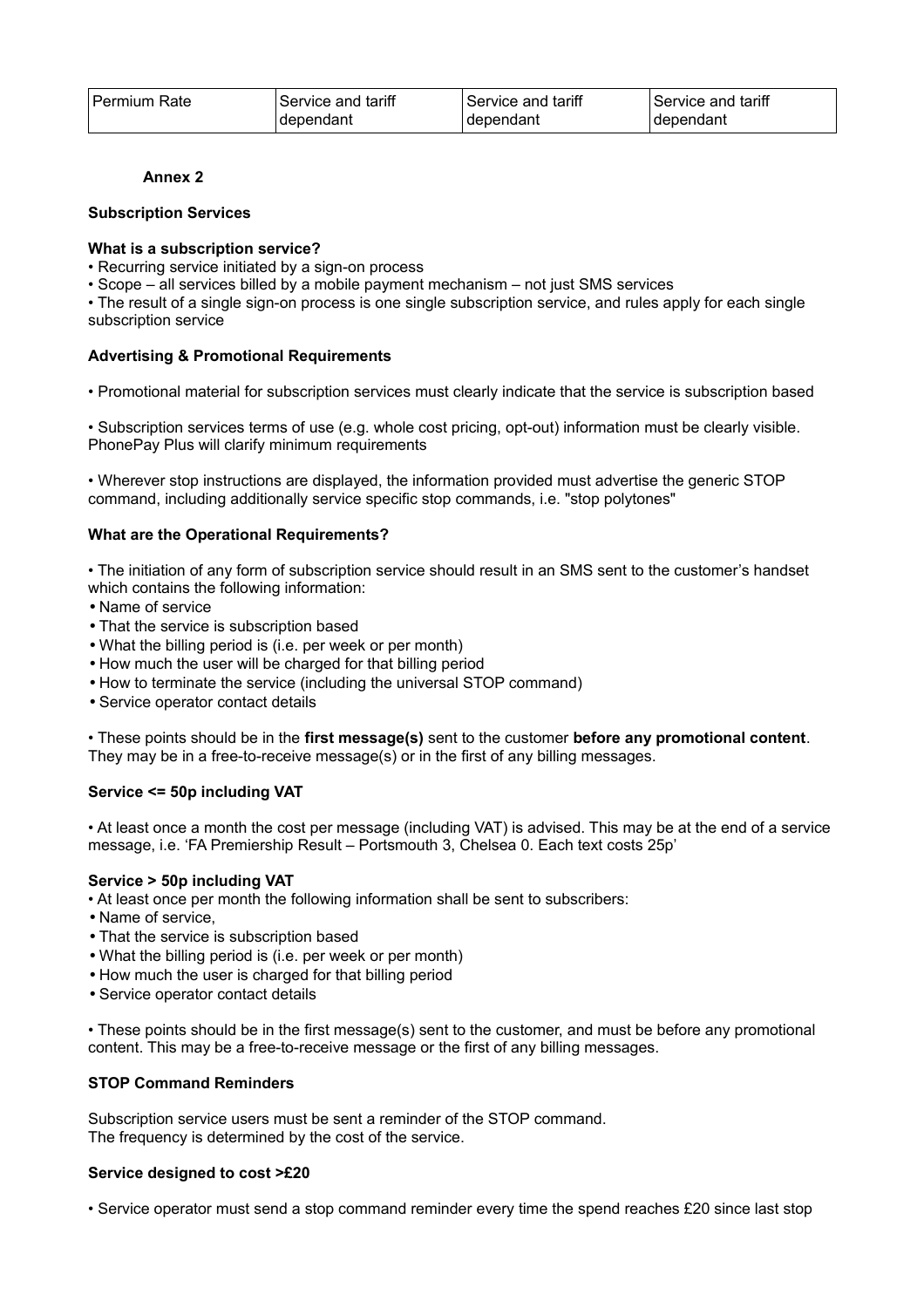command reminder.

#### **Service designed to cost <£20 per month**

• Service operator may choose to send the stop command reminder every month instead of when £20 has been spent

## **Examples of services** *"designed to cost"* **>/<£20**

• A £1.50 daily horoscope service is designed to cost more than £20 per month

• A 25p football alert service which could theoretically exceed £20 in a month is not a service designed to cost more than £20 per month

• The STOP command reminder may be added to monthly subscription reminder messages

• Service operators may discharge their responsibility on STOP command reminders by including the STOP command in every service message

• Subject to prior permission from PHONEPAY PLUS, service operators may offer the facility for consumers to choose to opt out of the spend reminder for specific services.

## **Annex 3**

## **Definitions and Responsibilities under BT Annex E – Artificial Inflation of Traffic**

#### **1. Definitions**

In this Annex, a reference to a paragraph or Appendix, unless stated otherwise, is to a paragraph or Appendix of this Annex. Words and expressions have the meaning given in Annex D, except as shown below:

**"Originating Network Operator"** the Party from whose System the Call to a Revenue Share Service is handed over to the System of the other Party who acts as Terminating Network Operator or as Transit Operator;

**"Partial CLI"** sufficient initial digits of the telephone number of the Calling Party to identify the operator holding the Number Range;

**"Terminating Network Operator"** the Party operating the Revenue Share Service to whom a Call is handed over from the Originating Network Operator or the Transit Operator;

**"Third Party Originating Network Operator"** for transit, a Third Party on whose system a Call to a Revenue Share Service is originated, and whose system hands over such Call to a Party acting as Transit Operator for conveyance to the Terminating Network Operator;

**"Third Party Terminating Network Operator"** for transit, a Third Party Operator operating a Revenue Share Service to whom a Call is handed over from a Party acting as Transit Operator, which Call is handed over from the System of the other Party as Originating Network Operator;

**"Transit Operator"** The Party who either receives Calls from the other Party to hand over to a Third Party Terminating Network Operator, or who hands over Calls to the other Party which have been received from a Third Party Originating Network Operator.

# **2. General**

2.1 The Parties shall use reasonable endeavours to detect, identify, notify and prevent AIT, both singly and co-operatively, in accordance with paragraph 14A of the main body of these Terms and this Annex.

2.2 If a Party undertakes technical development in relation to Revenue Share Services, the Party shall reasonably enhance the facilities for the prevention and detection of AIT.

2.3 Where information is passed between the Parties under this Annex E it shall be delivered on a Working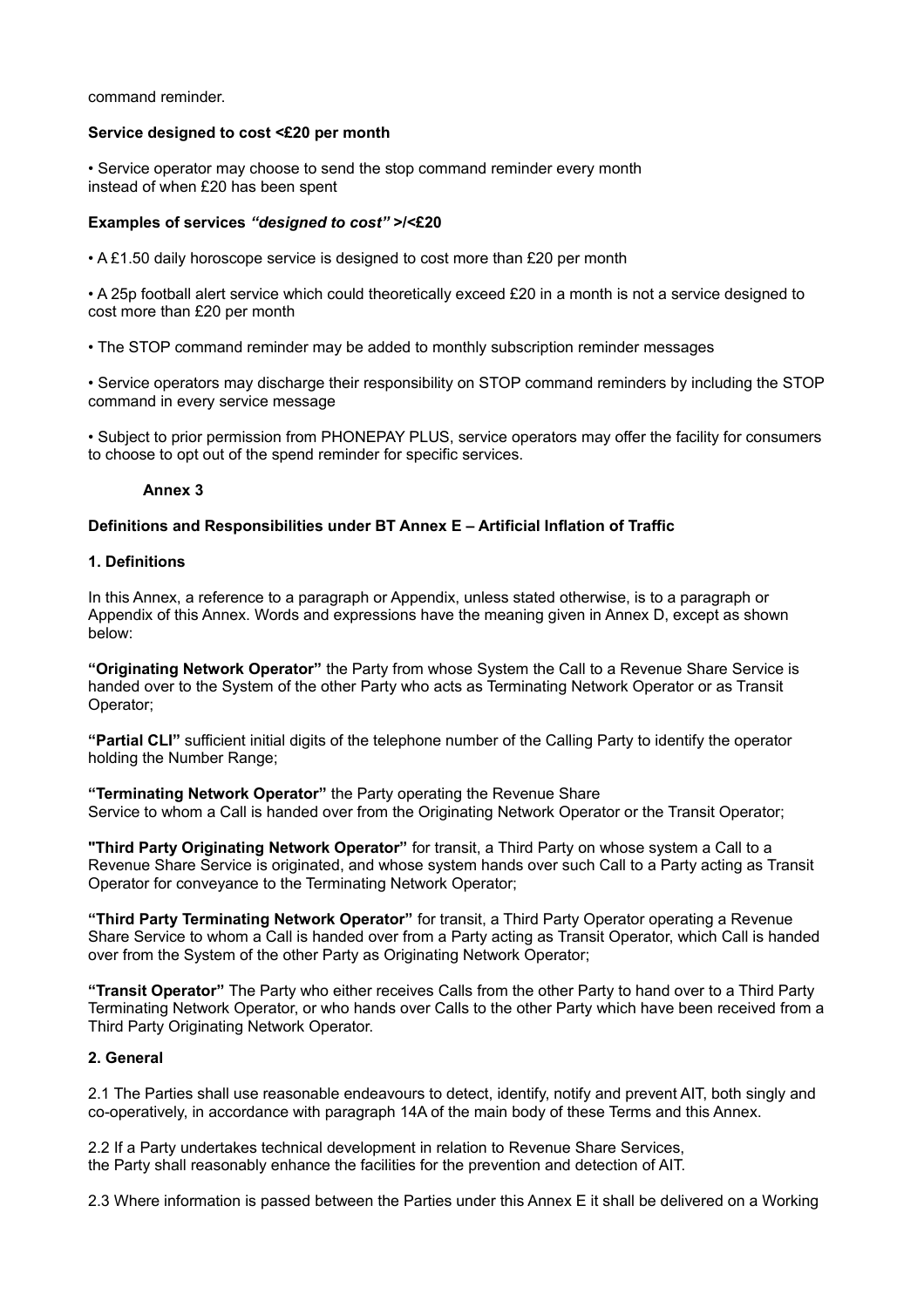Day between the hours of 09.00 and 17.00, or it shall be deemed to have been delivered on the succeeding Working Day.

# **3. Operational Liaison – Terminating Network Operator (Non-Transit)**

3.1 If a Terminating Network Operator suspects AIT taking into account, but not limited to, the criteria specified in Appendix E1 it shall as soon as reasonably practicable pass to the Originating Network Operator the following information:

3.1.1 The estimated total duration of the relevant Calls;

3.1.2 The dates when the relevant Calls were made;

3.1.3 The telephone number/s of the relevant Revenue Share Service, and the Partial CLI, if available, of the Calling Centre;

3.1.4 Such other information as the Terminating Network Operator considers relevant; and

3.1.5 Such other information reasonably requested by the Originating Network Operator.

3.2 If requested in writing by the Originating Network Operator in accordance with the procedures in the AIT Manual, the Terminating Network Operator may provide to the Originating Network Operator information relating to the identity of the Calling Centre and/or the identity of the Revenue Share Service concerned.

## **4. Operational Liaison – Terminating Network Operator (Transit)**

4.1 For transit, if a Transit Operator receives Calls from a Third Party Originating Network Operator and hands over such Calls to the Terminating Network Operator:

4.1.1 the Terminating Network Operator shall pass any relevant information referred to under paragraph 3.1 relating to Calls originating from a Third Party Originating Network Operator as soon as reasonably practicable to the Transit Operator, and shall use reasonable endeavours to pass such information as soon as reasonably practicable direct to the Third Party Originating Network Operator;

4.1.2 The Transit Operator shall pass information received pursuant to paragraph

4.1.1 as soon as reasonably practicable to the Third Party Originating Network Operator;

4.1.3 If requested in writing by the Third Party Originating Network Operator in accordance with the procedures in the AIT Manual, the Terminating Network Operator may provide to the Third Party Originating Network Operator information relating to the identity of the Calling Centre and/or the identity of the calling Customer concerned.

# **5. Operational Liaison – Originating Network Operator (Non-Transit)**

5.1 If an Originating Network Operator suspects AIT taking into account, but not limited to, the criteria specified in Appendix E1 it shall as soon as reasonably practicable pass to the Terminating Network Operator the following information:

5.1.1 The estimated total duration of the relevant Calls;

5.1.2 The dates when the relevant Calls were made;

5.1.3 The telephone number/s of the relevant Revenue Share Service, and the Partial CLI, if available, of the Calling Centre;

5.1.4 Such other information as the Originating Network Operator considers relevant; and

5.1.5 Such other information reasonably requested by the Terminating Network Operator.

5.2 If requested in writing by the Terminating Network Operator in accordance with the procedures in the AIT Manual, the Originating Network Operator may provide to the Terminating Network Operator information relating to the identity of the Calling Centre and/or the identity of the calling Customer concerned.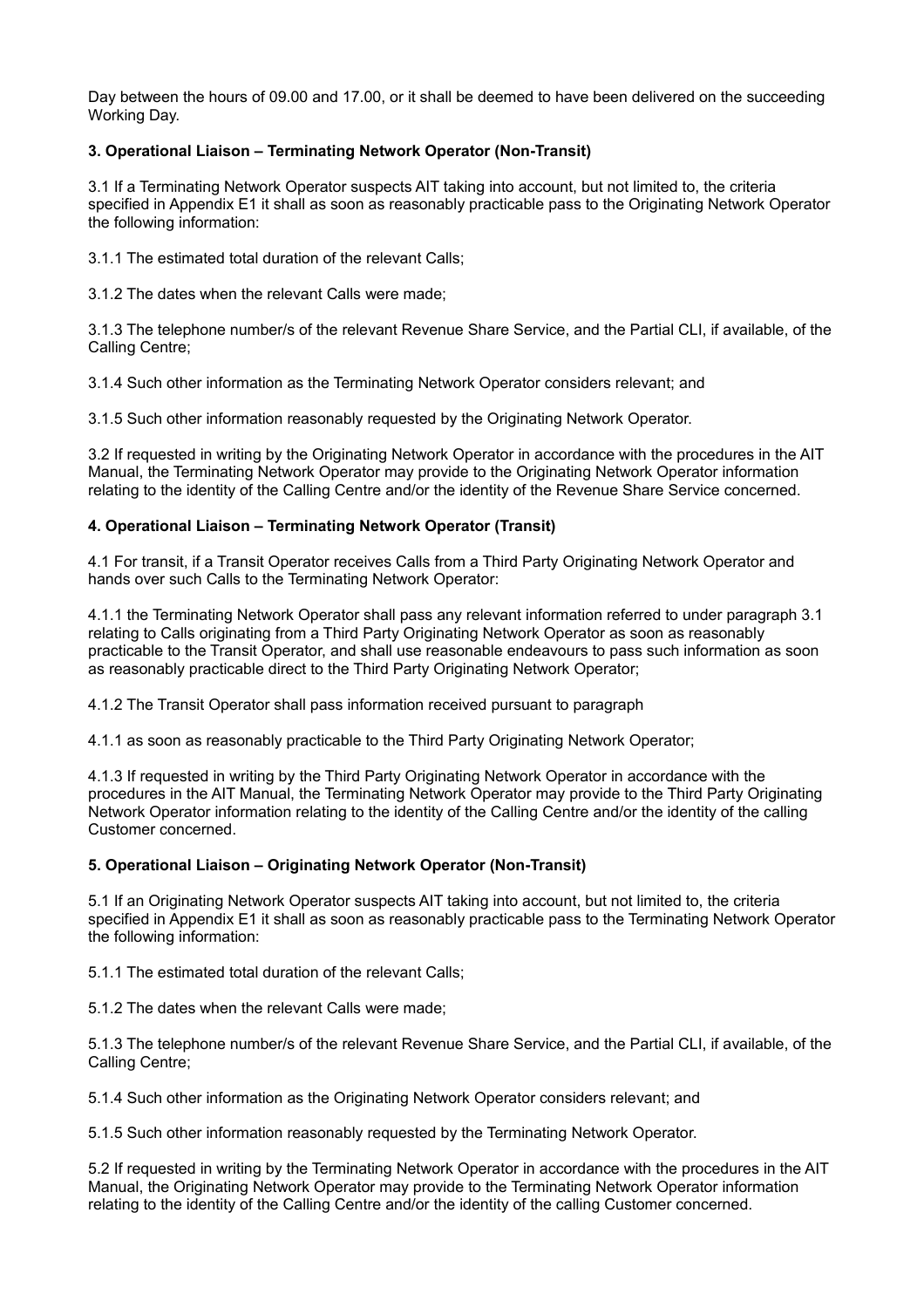# **6. Operational Liaison – Originating Network Operator (Transit)**

6.1 For transit, if a Transit Operator receives Calls from the Originating Network Operator and hands over such Calls to a Third Party Terminating Network Operator:

6.1.1 the Originating Network Operator shall pass the relevant information per paragraph 5.1 relating to Calls to a Revenue Share Service of the Third Party Terminating Network Operator as soon as reasonably practicable to the Transit Operator, and shall use reasonable endeavours to pass such information as soon as reasonably practicable direct to the Third Party Terminating Network Operator;

6.1.2 The Transit Operator shall pass information received pursuant to paragraph

6.1.1 as soon as reasonably practicable to the Third Party Terminating Network Operator;

6.1.3 If requested in writing by the Third Party Terminating Network Operator in accordance with the procedures in the AIT Manual, the Originating Network Operator may provide to the Third Party Terminating Network Operator information relating to the identity of the Calling Centre and/or the identity of the calling Customer concerned.

# **7. Restriction on Use of Information**

7.1 Any information passed between the Parties in accordance with paragraphs 3 through 6 shall only be used for the following purposes:

7.1.1 To monitor, prevent or detect AIT;

7.1.2 To assist the investigation of AIT and to undertake any associated criminal prosecutions;

7.1.3 To undertake civil proceedings to effect recovery of losses resulting from AIT.

7.2 In a transit situation the Party who acts as a Transit Operator shall ensure that information from the other Party as Originating Network Operator or Terminating Network Operator is only passed on to a Third Party Originating Network Operator or Third Party Terminating Network Operator under provisions which are equivalent to this paragraph 7.

# **8. Nominated Parties**

8.1 Any information required to be passed between the Parties in accordance with paragraphs 3 through 6 shall be collated by the nominated representative of one Party and sent to the nominated representative of the other Party in accordance with the AIT Manual.

8.2 The Parties shall nominate representatives in respect of operational liaison under paragraphs 3 through 6 and to deal with the withholding of payments under paragraphs 9 through 11. Each Party shall immediately notify the other of any changes to such representatives in accordance with the AIT Manual.

# **9. Withholding of Payment – Non-Transit**

9.1 If an Originating Network Operator:

9.1.1 having passed information to, or received information from, the Terminating Network Operator in accordance with paragraphs 3 and/or 5, and

9.1.2 Having reasonable grounds to suspect AIT in the case of the identified Calls, gives written notification to the Terminating Network Operator of the intention to withhold payment relating to the current Billing Period in accordance with the AIT Manual, then subject to such notification having been passed to the Terminating Network Operator not later than 14 calendar days from the end of such Billing Period, the Originating Network Operator may withhold payment for the identified Calls.

9.2 The Originating Network Operator shall take all reasonable steps to recover any outstanding charges for the origination of Calls affected by such withheld payment. If the Originating Network Operator receives payment from its Customer at any time in respect of the identified Calls, it shall immediately pass the appropriate termination element of any payment it receives to the Terminating Network Operator.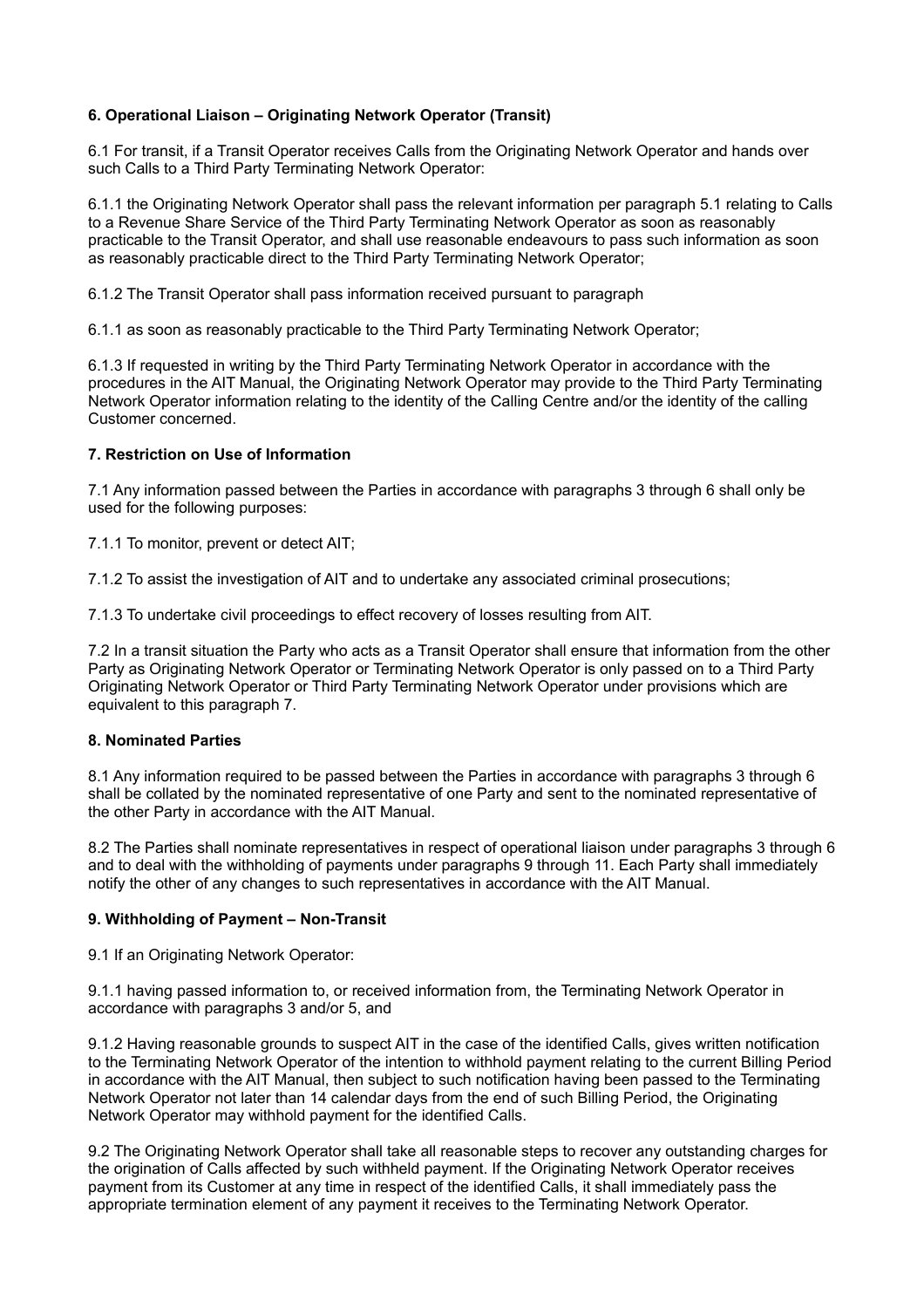9.2.1 If an agent or sub-agent of the Originating Network Operator has received bona fide payment for the origination of Calls affected by such withheld payment, for the purposes of this paragraph 9, the Originating Network Operator shall be deemed to have received appropriate payment for those Calls unless an AIT situation exists concerning such Calls.

9.3 If at any time during the period of six months commencing on the date of the first invoice following the end of the Billing Period referred to in paragraph 9.1 the Originating Network Operator ceases to have reasonable grounds to believe that the Calls are the result of AIT, the Originating Network Operator shall immediately pay the amount of such withheld payment to the Terminating Network Operator. If the Originating Network Operator fails to pay such withheld payment within five Working Days, the Terminating Network Operator shall be entitled to interest at the Default Interest Rate with effect from the date such reasonable grounds cease.

9.4 If after the period of 6 months specified in paragraph 9.3 (or such lesser period agreed by the Parties) the Originating Network Operator has not received payment from its Customer and the Originating Network Operator continues to have reasonable grounds to believe that the Calls are the result of AIT, the Originating Network Operator shall so notify the Terminating Network Operator, and:

9.4.1 The Terminating Network Operator shall immediately release the Originating Network Operator from the obligation to pay such withheld payment; and

9.4.2 The Originating Network Operator shall, at the option of the Terminating Network Operator, assign (at no cost) to the Terminating Network Operator the indebtedness of the relevant Customer.

# **10. Withholding of Payment – Originating Network Operator and Transit Operator**

10.1 If an Originating Network Operator:

10.1.1 having passed information to, or received information from, the Transit Operator in accordance with paragraphs 4 and/or 6, and

10.1.2 Having reasonable grounds to suspect AIT in the case of the identified Calls, gives written notification to the Transit Operator of the intention to withhold payment relating to the current Billing Period in accordance with the AIT Manual, then subject to such notification having been passed to the Transit Operator not later than 14 calendar days from the end of such Billing Period, the Originating Network Operator may withhold payment for the identified Calls.

10.2 The Originating Network Operator shall take all reasonable steps to recover any outstanding charges for the origination of Calls affected by such withheld payment. If the Originating Network Operator receives payment from its Customer at any time in respect of the identified Calls, it shall as soon as reasonably practicable pass the appropriate transit and termination elements of any payment it receives to the Transit Operator.

10.2.1 If an agent or sub-agent of the Originating Network Operator has received bona fide payment for the origination of Calls affected by such withheld payment, for the purposes of this paragraph 10, the Originating Network Operator shall be deemed to have received appropriate payment for those Calls unless an AIT situation exists concerning such Calls.

10.3 If at any time during the period of six months commencing on the date of the first invoice following the end of the Billing Period referred to in paragraph 10.1 the Originating Network Operator ceases to have reasonable grounds to believe that the Calls are the result of AIT, the Originating Network Operator shall immediately pay the amount of such withheld payment to the Transit Operator. If the Originating Network Operator fails to pay such withheld payment within five Working Days, the Transit Operator shall be entitled to interest at the Default Interest Rate with effect from the date such reasonable grounds cease.

10.4 If after the period of 6 months specified in paragraph 10.3 (or such lesser period agreed by the Parties), the Transit Operator has not received payment from the Originating Network Operator and the Originating Network Operator continues to have reasonable grounds to believe that the Calls are the result of AIT, the Originating Network Operator shall so notify the Transit Operator, and:

10.4.1 the Transit Operator shall release the Originating Network Operator from its obligation to pay such withheld payment to the Transit Operator, subject to the Transit Operator having been released from the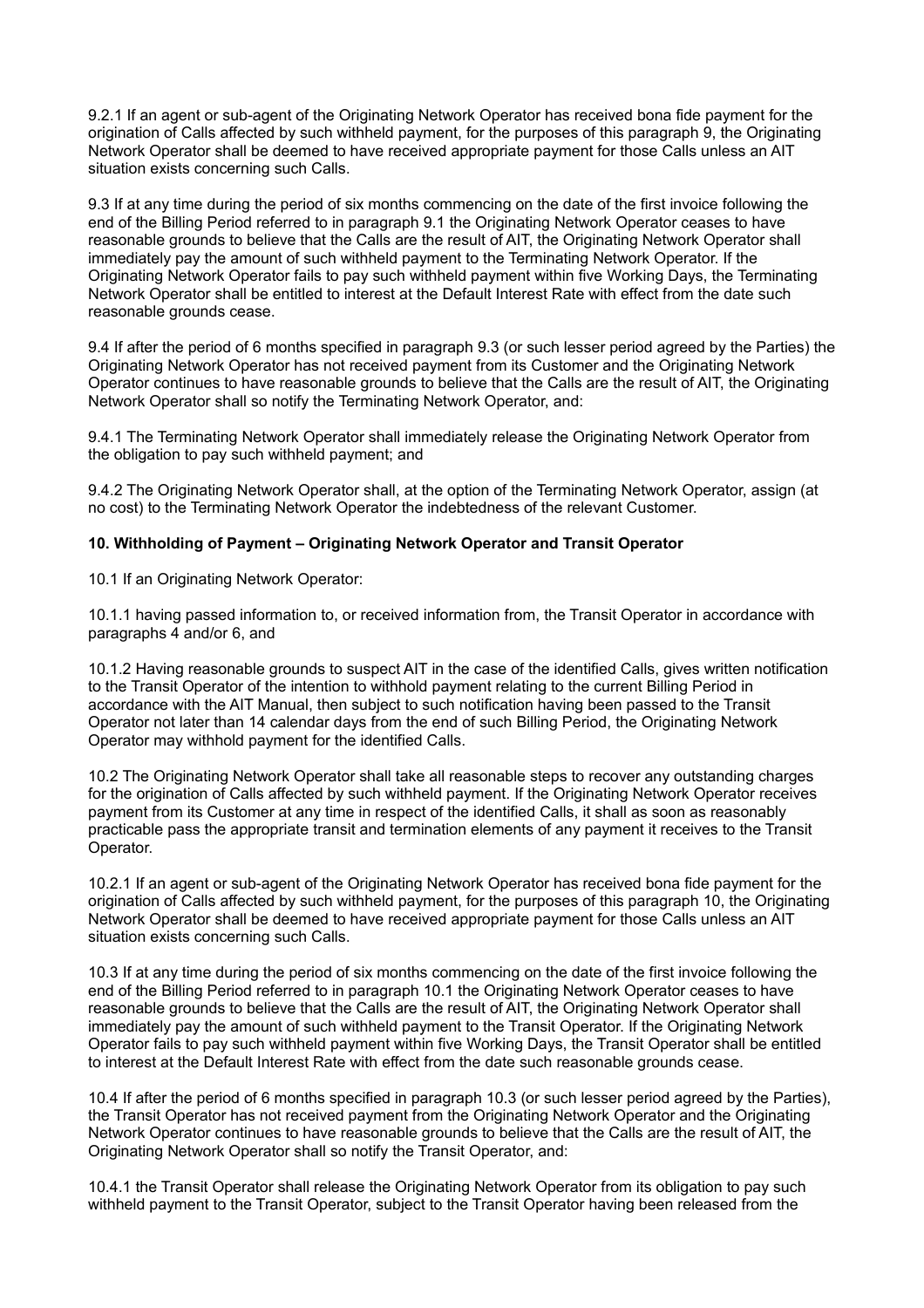associated obligation to pay the Third Party Terminating Network Operator; and

10.4.2 The Originating Network Operator shall, if so directed by the Transit Operator, assign (at no cost) to a Third Party Terminating Network Operator nominated by the Transit Operator the indebtedness of the Originating Network Operator Customer.

## **11. Withholding of Payment – Terminating Network Operator and Transit Operator**

11.1 If a Transit Operator:

11.1.1 having passed information to, or received information from, the Terminating Network Operator in accordance with paragraphs 4 and/or 6, and

11.1.2 Having reasonable grounds to suspect AIT in the case of the identified Calls,

11.1.3 gives written notification to the Terminating Network Operator of the intention to withhold payment relating to the current Billing Period, then subject to such notification having been passed to the Terminating Network Operator not later than 14 calendar days from the end of such Billing Period, the Transit Operator may withhold payment for the identified Calls.

11.2 The Transit Operator shall take all reasonable steps to recover any outstanding charges for the origination of Calls affected by such withheld payment. If the Transit Operator receives payment from the Third Party Originating Network Operator at any time in respect of the identified Calls, it shall as soon as reasonably practicable pass the appropriate termination element of any payment it receives to the Terminating Network Operator.

11.2.1 If an agent or sub-agent of the Transit Operator has received bona fide payment for the origination of Calls affected by such withheld payment, for the purposes of this paragraph 11, the Transit Operator shall be deemed to have received appropriate payment for those Calls unless an AIT situation exists concerning such Calls.

11.3 If after the period of six months commencing on the date of the first invoice following the end of the Billing Period referred to in paragraph 11.1 (or such lesser period agreed by the Parties), the Transit Operator has not received payment from the Third Party Originating Network Operator, the Transit Party shall so notify the Terminating Network Operator, and:

11.3.1 The Terminating Network Operator shall immediately release the Transit Operator from its obligation to pay such withheld payment to the Terminating Network Operator;

11.3.2 The Transit Operator shall, at the option of the Terminating Network Operator, direct the Third Party Originating Network Operator to assign (at no cost) the indebtedness of the Third Party Originating Network Operator's Customer to the Terminating Network Operator.

11.4 Notwithstanding the provisions herein, the Terminating Network Operator shall pay the Transit Operator for the transit element of transit Calls in the ordinary course of business.

# **12. Arbitration**

12.1 If any dispute arises relating to the operation of paragraphs 9, 10 or 11 either Party may serve a notice on the other requiring any matters in dispute to be referred to arbitration in London by a single arbitrator appointed by Agreement between the Parties or in default of Agreement upon the application of either Party by the President for the time being of the Law Society of England and Wales in accordance with and subject to the Arbitration Act 1996.

## **The following are indicators of AIT in relation to any Revenue Share Service and Calling Party:**

# REVENUE SHARE SERVICE

1. For each of the first 3 months after commencement of service the number of Calls delivered to any new Revenue Share Service exceed by 25% (or such other percentage as the Parties may agree in writing) or more the average number of Calls to similar Revenue Share Services ascertained after the first month and monthly thereafter.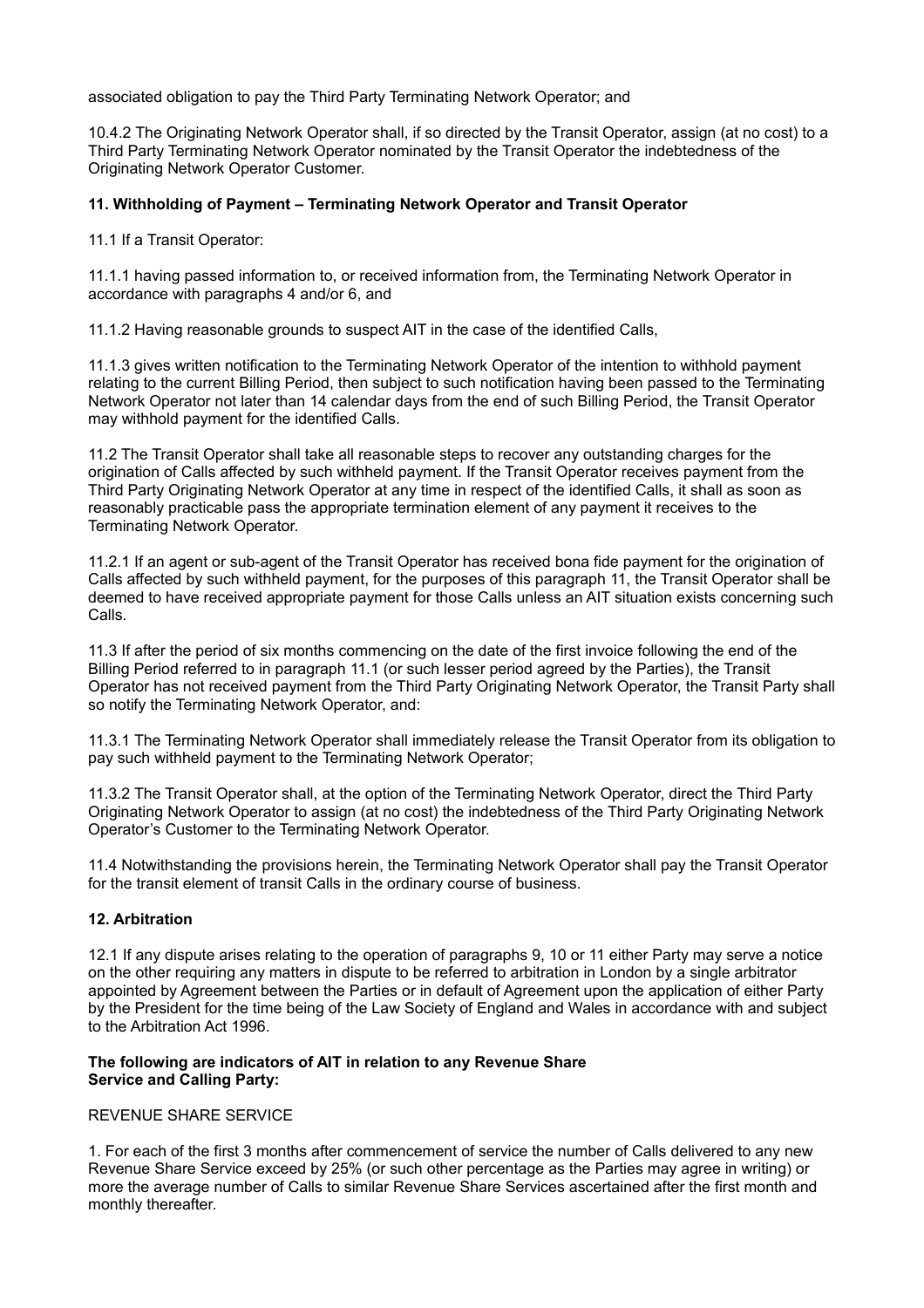2. After the first 3 months the number of Calls delivered to any Revenue Share Service increases at a rate of 25% or more from any one month to the next.

3. A high proportion of Calls delivered to any Revenue Share Service originate at a small number of Calling Centres whether or not limited in geographical location.

4. The average duration of Calls delivered to any Revenue Share Service differs significantly from that of Calls to similar Revenue Share Services or there are repeated Calls of similar duration.

5. Calls delivered to any Revenue Share Service appear to originate without promotion of the Revenue Share Service.

6. A significant proportion of Calls delivered to any Revenue Share Service originate at payphones or use payment systems other than a standard telephone bill.

7. Calls made by or on behalf of the Revenue Share Service to itself excessively.

8. Operating a Revenue Share Service in breach of the law, where such breach can reasonably be regarded as causing AIT.

9. Operating a Revenue Share Service in breach of the PhonePay Plus Code of Practice, where such breach is of a financial nature and/or can reasonably be regarded as causing AIT.

## **CALLING PARTIES**

1. A high proportion of Calls delivered to any Revenue Share Service are generated at a small number of Calling Centres whether or not limited in geographical location.

2. A small number of Calling Centres generate a high volume of Calls for delivery to any Revenue Share Service.

3. The average duration of Calls delivered to any Revenue Share Service differs significantly from that of Calls to similar Revenue Share Services or there are repeated Calls of similar duration.

4. Calls delivered to any Revenue Share Service appear to originate without promotion of the Revenue Share Service.

5. A significant proportion of Calls delivered to any Revenue Share Service originate at payphones or use payment systems other than a standard telephone bill.

6. Calls made by or on behalf of the Revenue Share Service to itself excessively.

7. Calls made fraudulently.

8. Calls made at a charge to the Calling Party which is less than the out payment to the Revenue Share Service in circumstances which reasonably indicate that the Revenue Share Service was involved in making such Calls.

9. Calls which last for an excessive duration or result in lockups.

10. For Calls to PRS, Calls originating overseas.

#### **Annex 4 – Acceptable use of Numbers for Personal Numbering Services**

Service Providers should be aware of the following rules and guidelines issued by Ofcom in January 2004, relating to the acceptable use of PNS.

#### **The National Telephone Numbering Plan**

The National Telephone Numbering Plan ('the Plan') states that there are three essential requirements re use of 070 Telephone Numbers: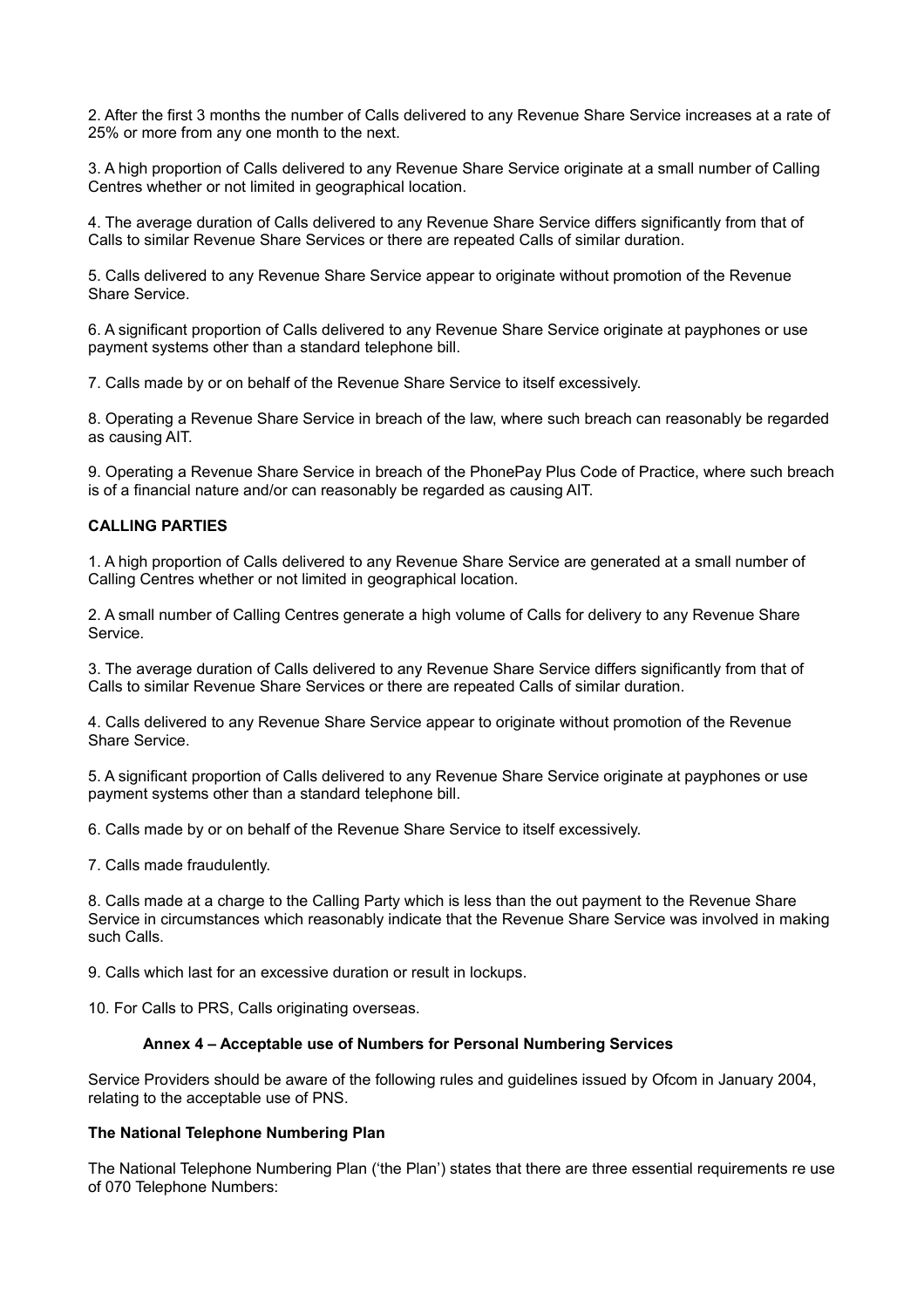• Part B1 prohibits the adoption or use of telephone numbers except in accordance with the relevant designation of those numbers in Part A of the Plan. Part A1 states that 070 is set aside for Personal Numbering Services, which are defined in the 'Definitions and Interpretation' section of the Plan;

• Part B3.2 states that the numbers from the 070 range must not be used for Premium Rate Services (defined in the 'Definitions and Interpretation' Section of the Plan); and

• Part B3.2 further states that those adopting Personal Numbers must not share with End-Users any revenue obtained from providing a Personal Numbering Service (End-User is defined in Part 1 of the General Conditions - see paragraph 8 below).

#### **Responsibility for sub-allocated numbers**

Condition 17.8 of the General Conditions states that:

"The Communications Provider shall take all reasonably practicable steps to ensure that its Customers, in using Telephone Numbers, comply with the provisions of this Condition, where applicable, and the provisions of the National Telephone Numbering Plan."

Therefore, if sub-allocatees or resellers are not complying with rules it is the range holder's responsibility to ensure that this is remedied. It is therefore in range holders' interests to ensure that resellers are aware of these obligations. This should be made clear in the Numbering Plan that range holders are required to produce in accordance with Condition 17.4 of the General Conditions.

## **Acceptable use of 070 numbers**

The 070 range shall only be used for Personal Numbering Services, which are defined as services "based on number translation that enables End-Users to be called or otherwise contacted, using a single Personal Telephone Number, and to receive those calls or other communications at almost any Telephone Number, including Mobile Numbers". A Personal Number is also defined in the Plan as a Telephone Number "assigned by a Personal Numbering Service Provider, which allows a Subscriber to receive calls or other communications at almost any Telephone Number, including a Mobile Number". Previously the Numbering Conventions had stated that 070 numbers were "suitable for users who habitually move location", but as this was not a requirement or prohibition, it does not appear in the Plan. Additionally, the length of time for which an 070 number is active is not a relevant consideration in deciding whether or not it is a legitimate Personal Numbering Service.

Recent examples of services that may not fit the traditional mode of Personal Numbering, but which Ofcom considers to be legitimate Personal Numbering Services include:

• 070 numbers allocated to users of Internet chat rooms who want to talk to new acquaintances without divulging their real phone numbers;

• 070 numbers allocated solely for the purpose of selling, eg, a car through a magazine; and

• 070 numbers allocated to hospital patients so that they can have their own number for the duration of their stay (but not where a generic 070 number is used that requires further PINs – see para 14 below).

# **Ofcom's Criteria for assessing appropriate use**

In the course of investigations, Ofcom has identified the following key criteria which it considers are shared by all Personal Numbering Services. These criteria will be considered when establishing whether a service being offered on an 070 number is properly considered to fall within the definition of Personal Numbering Service for the purposes of the Plan.

# **(A) The Personal Numbering Service benefits the person being called**

End-User is a term defined in the General Conditions, but for the purposes of Personal Numbering, it is the person being called, and not the caller, that is relevant. Personal Numbers can be used to offer a variety of services. What these different services all have in common is that they offer a service to the person being called. Services which allocate 070 numbers with the intention that the calling party sets the number to be called, rather than the receiving party, may not therefore be Personal Numbering Services. If the End-User is